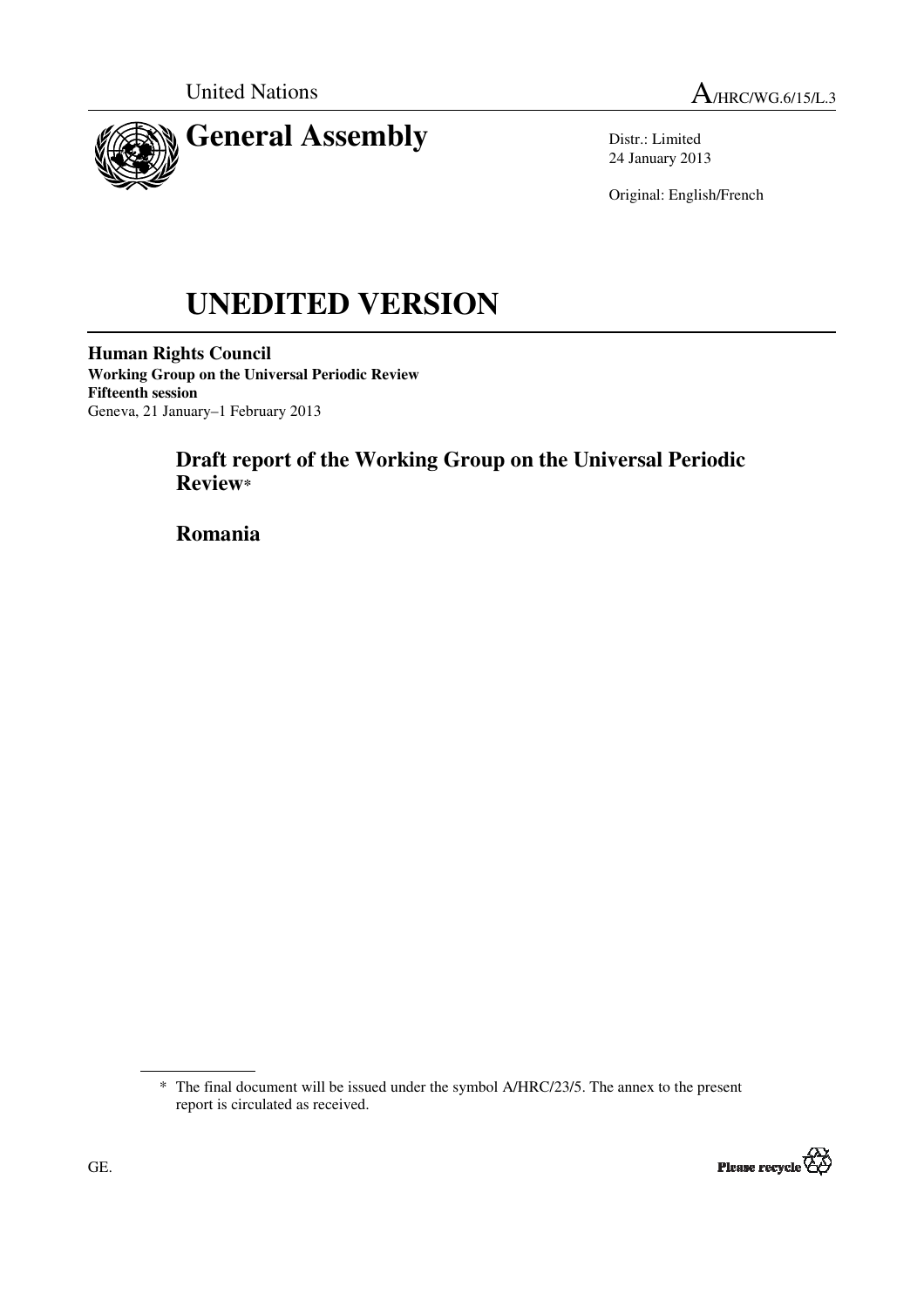### **A/HRC/WG.6/15/L.3**

# Contents

|       |                               | Paragraphs  | Page |
|-------|-------------------------------|-------------|------|
|       |                               | $1 - 4$     | 3    |
|       |                               | $5 - 108$   | 3    |
|       | A.                            | $5 - 23$    | 3    |
|       | В.                            | $24 - 108$  | 6    |
| Π.    |                               | $109 - 110$ | 14   |
| Annex |                               |             | 25   |
|       | Composition of the delegation |             |      |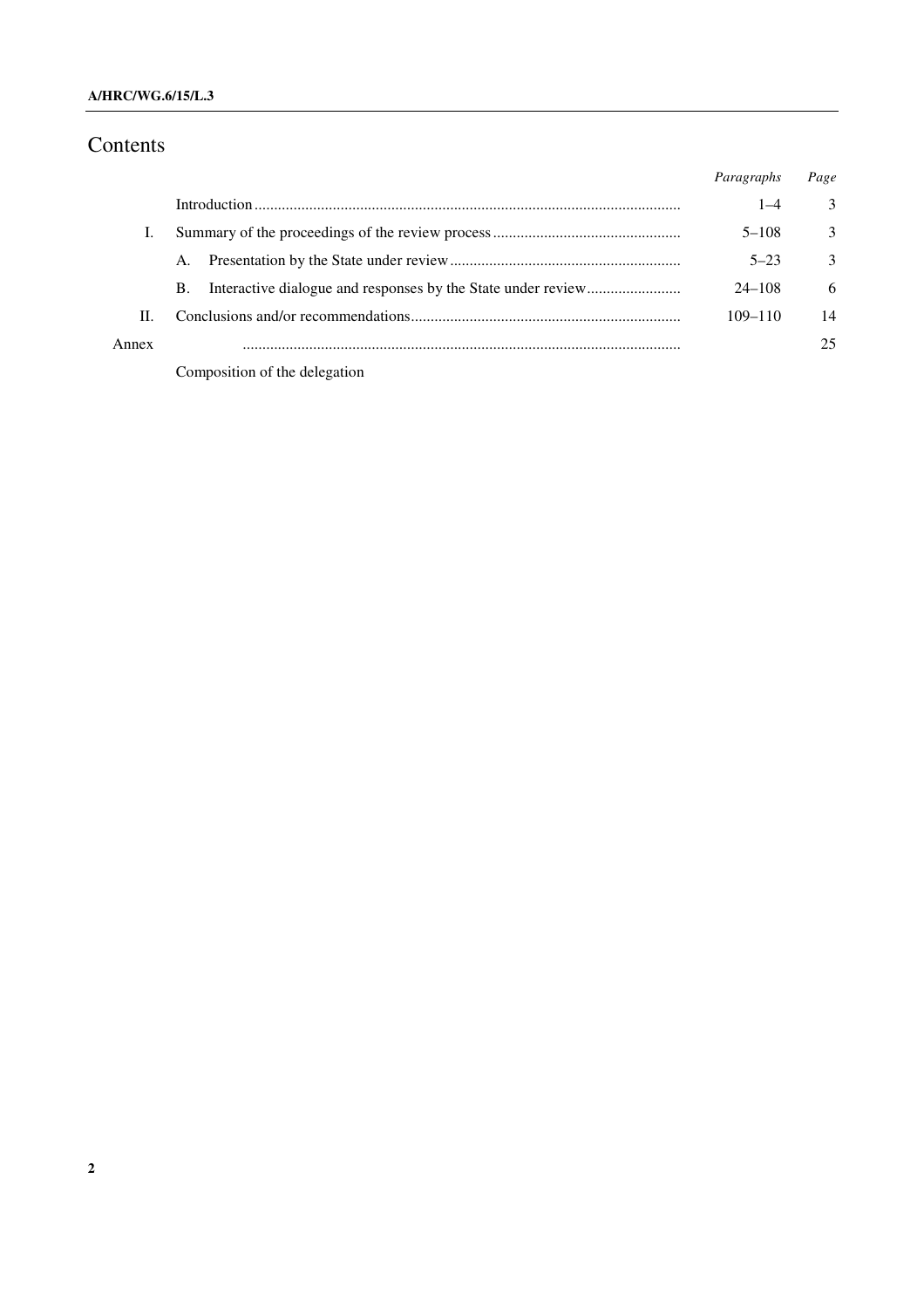# **Introduction**

1. The Working Group on the Universal Periodic Review (UPR), established in accordance with Human Rights Council resolution 5/1 of 18 June 2007, held its fifteenth session from 21 January to 1 February 2013. The review of Romania was held at the 3rd meeting on 22 January 2013. The delegation of Romania was headed by the Secretary of State, Mr. Bogdan Aurescu. At its 10th meeting held on 25 January 2013, the Working Group adopted the report on Romania.

2. On 14 January 2013, the Human Rights Council selected the following group of rapporteurs (troika) to facilitate the review of Romania: Czech Republic, Kenya and Qatar.

3. In accordance with paragraph 15 of the annex to resolution 5/1 and paragraph 5 of the annex to resolution 16/21, the following documents were issued for the review of Romania:

 (a) A national report submitted/written presentation made in accordance with paragraph 15 (a) (A/HRC/WG.6/15/ROU/1);

 (b) A compilation prepared by OHCHR in accordance with paragraph 15 (b) (A/HRC/WG.6/15/ROU/2);

 (c) A summary prepared by OHCHR in accordance with paragraph 15 (c) (A/HRC/WG.6/15/OU/3).

4. A list of questions prepared in advance by Mexico, The Netherlands, Norway, Slovenia, Sweden, Spain and the United Kingdom of Great Britain and Northern Ireland was transmitted to Romania through the troika. These questions are available on the extranet of the UPR.

## **I. Summary of the proceedings of the review process**

#### **A. Presentation by the State under review**

5. The head of the delegation presented the national report and highlighted several measures undertaken and achievements made by Romania in the implementation of recommendations put forward during the 2008 universal periodic review. The delegation stated that the national report which was prepared based on a broad consultation with various state agencies, the national human rights institution and civil society representatives provided comprehensive information on main measures undertaken to implement each of the accepted recommendations of the 2008 UPR review.

6. The delegation stated that the legal system concerning the protection of human rights is complex and encompasses several institutions that complement each other without overlapping. Thus, the Romanian Institute for Human Rights, the National Council for Combating Discrimination and the Ombudsman have complementary competences that include preventing all forms of discrimination, mediating cases of discriminations , investigating, and sanctioning discrimination cases, organizing public opinion polls on various aspects regarding human rights protection , receiving complaints filed by individuals who have been aggrieved by public administration authorities through violations of their civic rights and freedoms, and taking decisions on such complaints, providing specialized assistance to victims of discrimination, and notifying the Constitutional Court on the unconstitutionally of laws before their promulgation.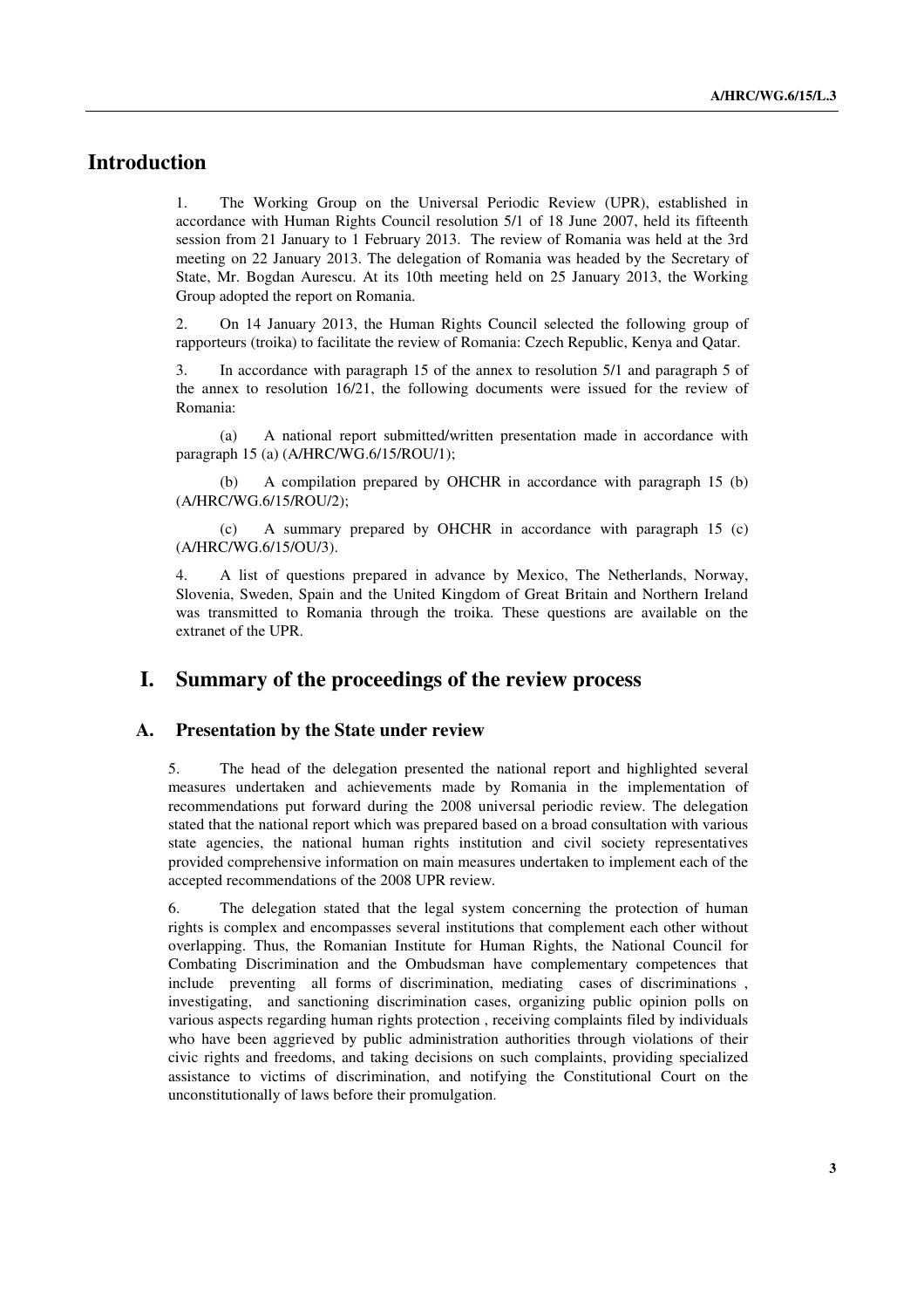7. The delegation highlighted the importance for Romania of the protection of the culture and identity of persons belonging to national minorities and indicated that Romania ratified the Framework Convention for the Protection of National Minorities and the European Charter for the Regional or Minority Languages. These two international instruments, along with the domestic legislative framework, represent important guarantees for an efficient protection of the rights of persons belonging to national minorities.

8. The delegation stated that in the framework of the antidiscrimination policies, the situation of the Roma minority remains of special concern. Romania has adopted a package of legal instruments in order to provide the authorities with the necessary instruments to efficiently combat discrimination against the Roma and protect vulnerable groups. The National Council for Combating Discrimination and the Ombudsman are the main institutions that contribute to effective enforcement of the anti-discrimination legislation and to the legal protection of Roma population.

9. The delegation stated that as the necessity of a coherent approach towards improving social integration of Roma was acknowledged by Romania since 2000, policies and programs were carried out by the Government in the last decade in the framework of the National Strategy 2001-2011, which envisaged measures in the area of education, social protection and employment, culture, combating discrimination and promoting access to information, inter-cultural and interethnic dialogue. Romania adopted the new strategy for the inclusion of the Romanian citizens belonging to the Roma minority for the period of 2012-2020, which is a multi-dimensional and comprehensive document aiming to join efforts of the central and local authorities, the Roma community and the civil society and to continue addressing the Roma social inclusion. The Roma Strategy has 6 directions: education, employment, health, housing and small infrastructure, culture, social infrastructure.

10. The Romanian system of promotion and protection of the rights of persons belonging to national minorities allows the Roma minority to be politically represented and to participate in the decision-making process at all levels, central and local. Following the last local elections of June 2012 and parliamentary elections of December 2012, the Roma community is represented in the Parliament by 3 members: two deputies and one senator, and at local level by 1 Roma Mayor and 161 members of local councils.

11. To address the drop-out rate in schools, the authorities have combined measures aiming at stimulating school attendance with those measures that intend to identify children at risk of dropping-out or who do not attend school, and to prevent such cases. The institution of the school mediators has been proven to be a useful instrument to monitor the situation and to prevent drop-out cases as well as deal with the school attendance of Roma pupils. There are currently 923 trained school mediators, out of whom 437 are employed in the county school inspectorates, local authorities and county councils.

12. Regarding the administration of justice, major progress has been achieved in reforming and finalizing the legislative framework, putting in place and consolidating the relevant institutions as well as implementing the newly adopted measures. Law 202/2010 (Small Reform Law) had already introduced a series of measures to simplify and render more efficient judicial procedures, including the length of proceedings, and thus anticipating the entry into force of the new procedural codes. An unprecedented legislative reform consists of four new codes adopted by the Parliament in 2009 and 2010, aiming at simplifying and making the judicial practice more efficient. The new Civil Code entered into force on October 1, 2011. The entry into force of the other three Codes will follow in 2013 and 2014.

13. As to the strengthening of the accountability of magistrates, a new law on the matter entered into force in January 2012. This law amends the scheme of disciplinary offences,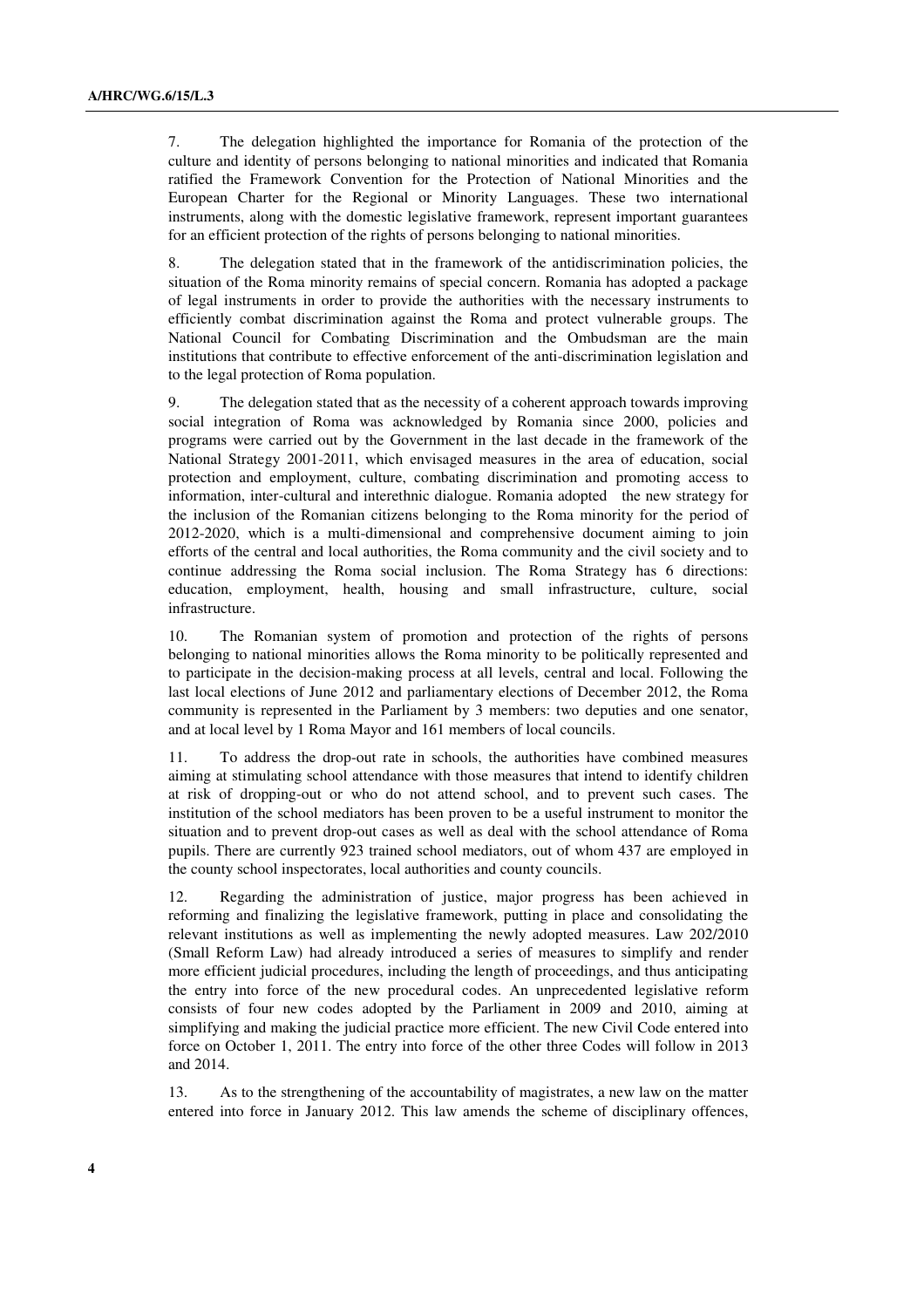increases sanctions, and strengthens the independence and the operational capacity of the Judicial Inspection of the Superior Council of Magistracy. Measures have also been taken for improving the transparency and objectivity of the procedure for the promotion of judges to the High Court of Cassation and Justice. Thus, the relevant law is already in force following its adoption by the Parliament in December 2011.

14. The delegation highlighted that Romania was the first European country to create a National Integrity Agency (NIA), which has been operational since 2007. The aforementioned agency is an independent, operational institution, competent to control and verify declared assets of public officials and cases of conflict of interest. Effective institutions are in place to prevent and fight against high-level corruption and some of which are novelties at European level or have achieved such significant results that they have become best practices for other countries (for example, NIA and the National Anticorruption Directorate).

15. The National Anticorruption Directorate has consistent and positive results functioning as a specialized and independent structure competent to investigate high level corruption cases. During the last 5 years, over 90 percent of its indictments have led to convictions and 90% of investigations were finalized in less than 1,5 years. This activity continued to include significant numbers of senior politicians and officials. Regarding the prevention and fight against local level corruption and corruption in vulnerable areas, the National Anticorruption Strategy (NAS), its correspondent action plan and the inventory of preventive measures were approved by the Government in March 2012. The new Government assumed the Strategy in May, 2012 and in June the Parliament unanimously endorsed NAS by a political declaration, the implementation of the Strategy being ongoing.

16. The delegation highlighted the major role of media in promoting a culture of tolerance and mutual understanding. From this perspective, media awareness raising programs, such as "Colorful, but colorblind", "Dosta, overcome prejudices, learn to know Roma people", Voices of the Roma community in society" increased awareness on this matter.

17. Regarding the situation of sexual minorities the delegation reported that the legislation provides punishment for any form of discrimination based on gender and sexual orientation. The main form of public expression of the LGBT community is the GayFest, organized annually in March. Due to the involvement of the public authorities that ensured the public order and a close cooperation with the NGO "ACCEPT" which is the main promoter of LGBT rights in Romania, the number of incidents during the event has significantly reduced to the extent that in the past two years, the event took place without any incident.

18. The delegation stated that Romania has constantly developed policies and implemented specific measures aimed at improving every citizen's health and access to healthcare, especially for vulnerable groups. Although there is no strategy implemented at the moment in the field of sexual and reproductive health, the Ministry of Health adopted targeted measures, that led to a gradually decrease of abortion mortality rate.

19. On the issue of the rights of the child, the delegation stated that the top objectives of the 2008 - 2013 National Strategy on children rights' protection and its Plan of action is to guarantee the improvement of the situation of children in a special protection system, further develop community services and ensure an equal treatment to all children.

20. With regard to ccombating human trafficking, the National Strategy against Trafficking in Persons for  $2012 - 2016$  sets up the framework of action in combating this phenomenon. The current National Strategy puts forward a number of concrete measures aimed at preventing trafficking in human beings. Increasing the level of understanding of the dimensions, forms and implications of trafficking in human beings is essential for any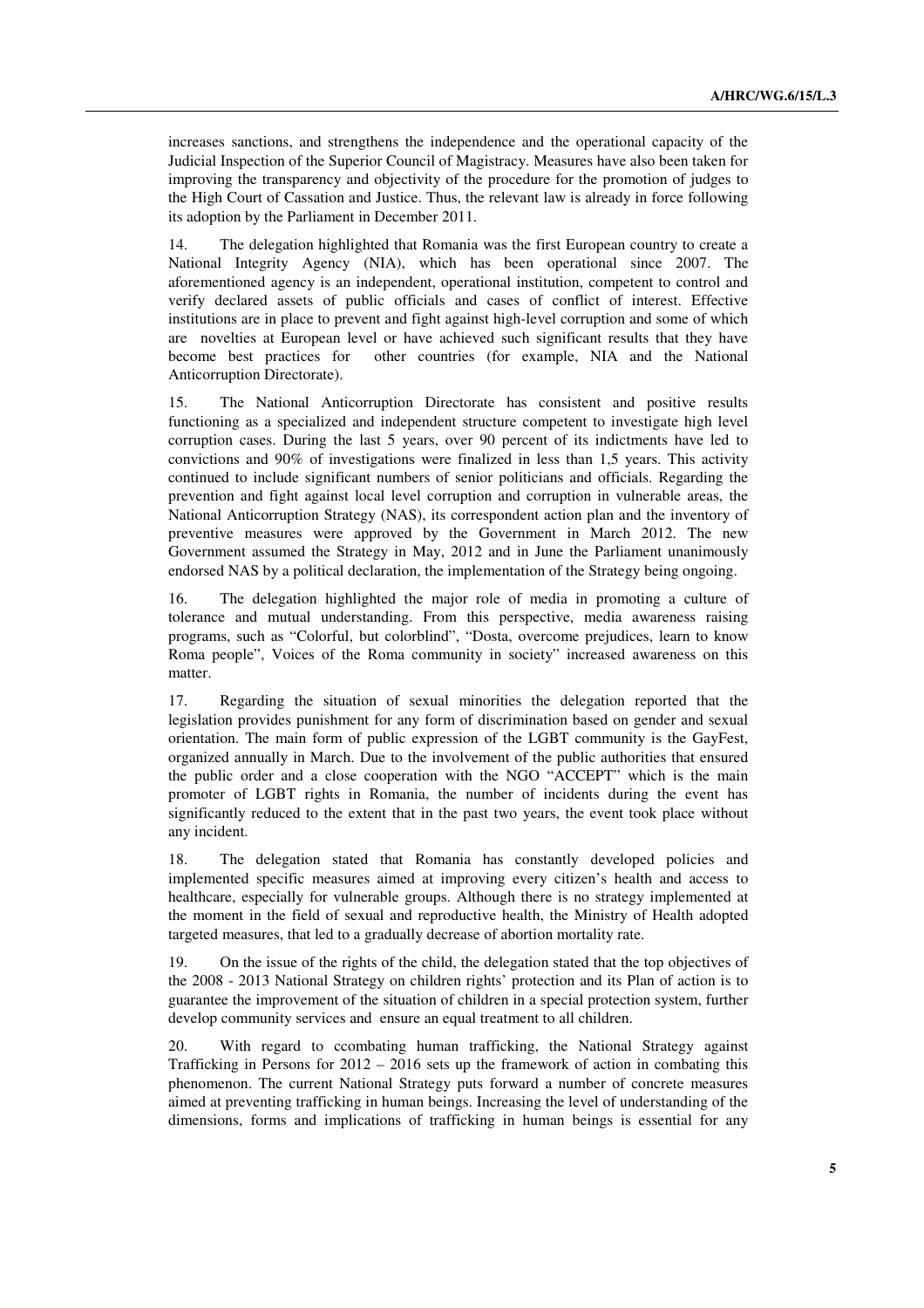successful prevention. In this respect, the mass-media can play an important role in supporting and promoting clear cut public information messages regarding this phenomenon. Organizing workshops for the media representatives on the specificities of trafficking in human beings, including children, ensures the adequate promotion by the mass media of the anti-trafficking messages, the promotion of an accurate and complete perspective of such crime and the eradication of stereotypes regarding the victim profile and the forms of exploitation.

21. Regarding the protection of child victims of trafficking, the 2011 legislation establishes complementary detailed procedures with respect to identification and referral. Also, as a supplementary measure to ensure victims' access to specialized assistance, regardless of their participation in the criminal proceedings, a clear definition of the term "victim of trafficking" was introduced in 2010.

22. For the victims willing to participate in the criminal trial, the National Agency against Trafficking in Human Beings initiated, in 2008, a program called "Victim coordination during criminal proceedings". Its objective is different from the social assistance for the rehabilitation and reintegration. In 2012, the Victim Coordination Program was further developed by including new partners - the General Inspectorate for Immigration and the Probation Directorate from the Ministry of Justice.

23. In respect to Romania's cooperation with UN human rights mechanisms, the delegation higlighted Romania's committment to address backlog of reporting to the treaty bodies. In this respect, Romania submited a common core document as well as reports to CESCR and CERD. Romania hosted 3 visits of special rapporteurs and agreed in the principle on the visit of the special rapporteur on discrimination against women. Romania also rafitied CRPD and OP-CAT and will step up its efforts in view of a possible ratification of CPED and OP-CRPD. The delegation reassured Romania's committment to the protection and promotion of human rights.

#### **B. Interactive dialogue and responses by the State under review**

24. During the interactive dialogue, 71 delegations made statements. Recommendations made during the dialogue are to be found in section II of the present report.

25. Czech Republic welcomed the ratification of OP-CAT. It encouraged Romania to strengthen efforts to combat discrimination, including discrimination and violence against women and children, Roma, LGBT persons and people living with HIV/AIDS. It made recommendations.

26. Ecuador took note of the judicial reform undertaken since 2008, as well as reforms carried out to combat human trafficking, particularly the trafficking of children. Ecuador also noted normative measures aiming to improve the legislative framework of the justice system in order to strengthen the judiciary. Ecuador made recommendations.

27. Egypt welcomed the adoption of a comprehensive package of legislative reforms in the field of judicial independence and administration of justice. It also appreciated the interest Romania attached to sharing the experience of transition with the emerging democracies of the Arab Spring. Egypt made recommendations.

28. Estonia welcomed the adoption of legislation related to women's rights, progress achieved regarding the protection of children's rights and the special attention given to freedom of expression. It asked for information on the status of the preparation of the National Plan of Action for Human Rights. It made a recommendation.

29. Finland commended Romania for its commitment to the principle of equality and non-discrimination. Finland welcomed the National Roma Strategy and asked how it would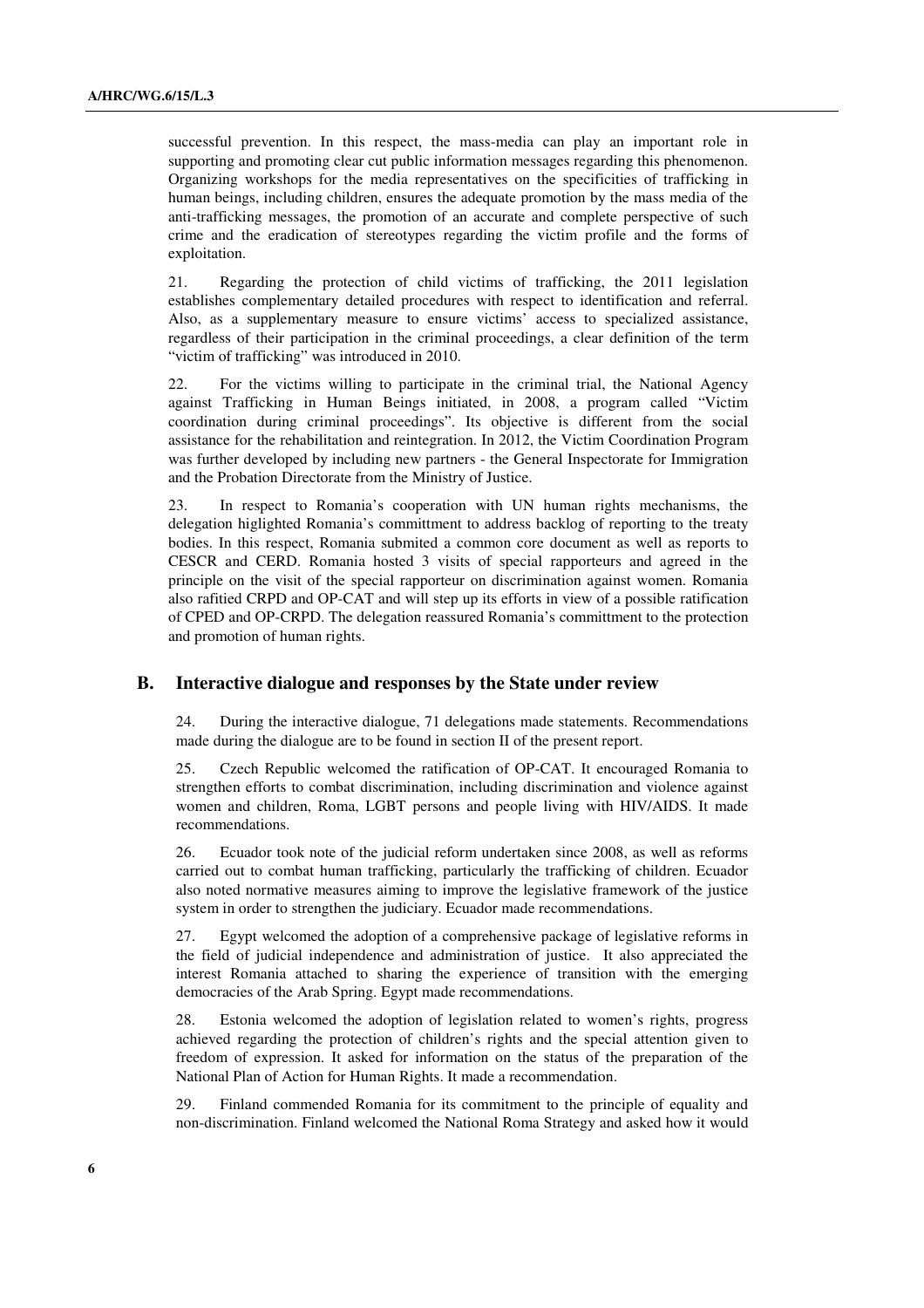be efficiently implemented. Finland also indicated that Roma children did not attend school and suffer from segregation. Finland made recommendations.

30. Tunisia noted the ratification of international instruments, reform of the justice system, and the strategy for Roma integration. It welcomed human rights education for police and encouraged Romania to maintain efforts to combat violence against women through protection measures and public campaigns. Tunisia made recommendations.

31. Germany acknowledged efforts to achieve progress with regards the Roma minority but noted problems in implementing measures taken, by noting reports that the Roma remain marginalized and excluded. It asked what legislative and other steps are planned to guarantee quality and inclusive education for children with disabilities.

32. Armenia welcomed the progress achieved in the implementation of the 2008 UPR recommendations. It commended Romania for its efforts to guarantee freedom of conscience and religion. Armenia noted measures to reduce corruption and to guarantee rule of law. It appreciated cooperation with special procedures and noted the recent visit of the Special Rapporteur on contemporary forms of slavery. It made recommendations.

33. Guatemala welcomed progress made regarding the protection of minorities. Guatemala encouraged Romania to implement the recommendation made by the Special Rapporteur on the rights of migrants and Special Rapporteur on contemporary forms of slavery in order to establish effective mechanisms to allow that all migrant workers could lodge complaints. Guatemala made a recommendation.

34. Holy See congratulated Romania for its efforts on judicial reform, to eradicate discrimination on grounds of sexual orientation, the Roma integration strategy 2012-2020 and the new legislation on education. It highlighted that the Civil Code recognizes marriage as a union between a man and a woman. It made recommendations.

35. Hungary appreciated the project to promote ethnic diversity in the world of labour. It noted the steps taken for the restitution of properties and inquired about the situation of historical Churches, such as Roman Catholic and Protestant, which were highly affected by the restitution process. It made recommendations.

36. India commended Romania for steps taken to strengthen the judiciary. India appreciated efforts to promote dialogue between religious minorities. Noting efforts made to eliminate discrimination against Roma people, India was concerned by the continued existence of racial stereotyping. India made a recommendation.

37. Indonesia wished to encourage programmes targeting the rights of Roma children and welcomed the attention given to education for Roma children, children from disadvantaged and rural areas and children with special educational needs. It noted the growing success of measures to combat corruption. Indonesia made recommendations.

38. Iraq noted the ratification of international instruments and welcomed the measures and new strategy for the integration of the Roma, who had enjoyed parliamentary representation since 1990. It paid tribute to efforts to create independent bodies for the promotion of human rights. Iraq made recommendations.

39. Ireland observed that Romania faced many challenges, including preventing the stigmatization of children with disabilities and the economic exploitation of children, and combating patterns of discrimination against Roma. It noted that structures to meet those challenges were in place, but implementation remained key. Ireland made recommendations.

40. Iran (Islamic Republic of) noted the updated information provided by the delegation of Romania and shared concerns raised in the report by the Office of the United Nations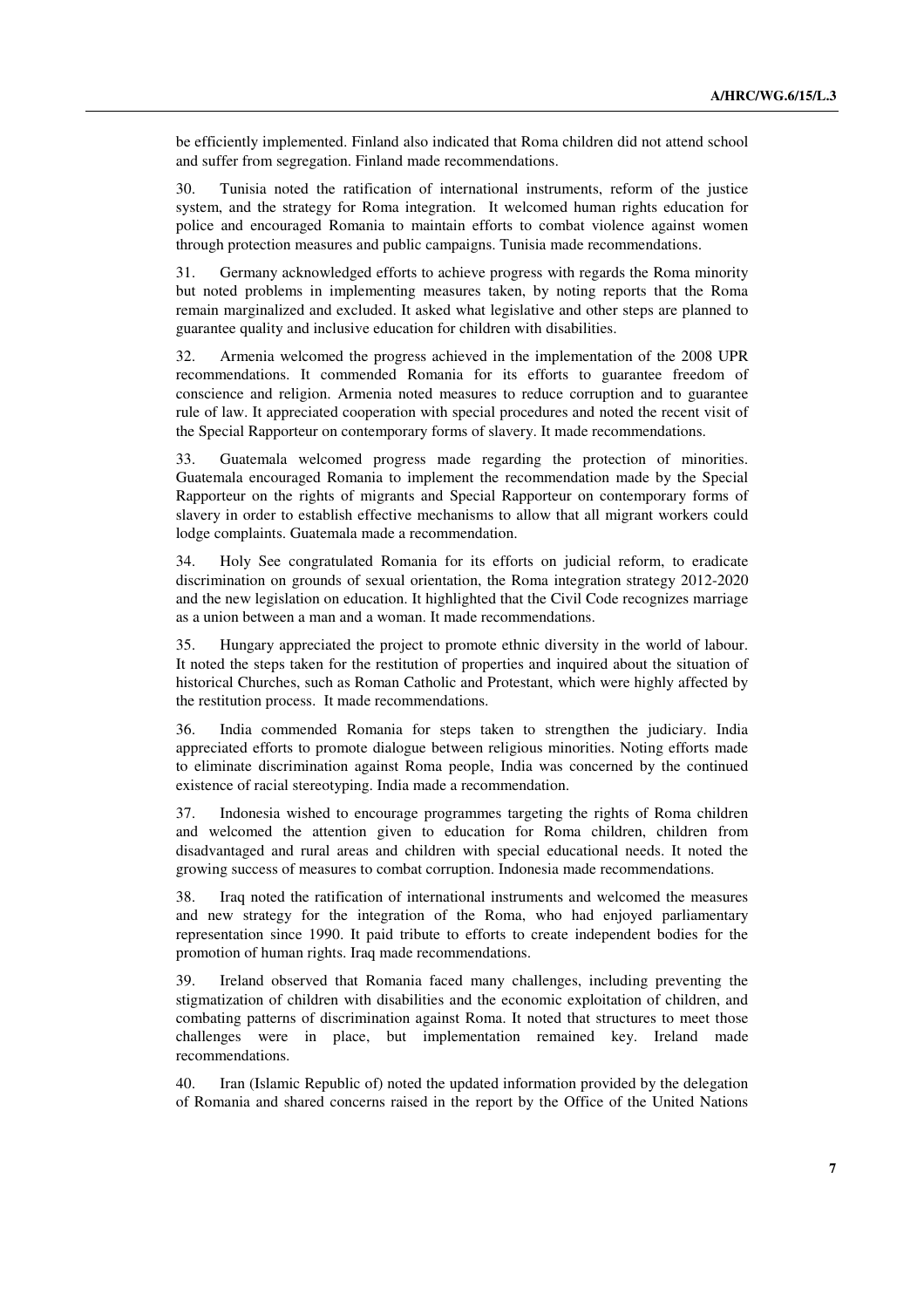High Commissioner for Human Rights about the violation of human rights by the Government. It made recommendations.

41. Italy asked for further information on the Roma inclusion strategy for the period of 2012-2020 and about resources allocated for the implementation of the strategy as well as mechanisms for coordinating the authorities working to combat discrimination. It remained deeply concerned about the situation of vulnerable children. Italy made recommendations.

42. Jordan welcomed the ratification of the Convention on the Rights of Persons with Disabilities and the Optional Protocol to the Convention against Torture and Other Cruel, Inhuman or Degrading Treatment or Punishment. It appreciated the strengthening of the institutional framework, particularly through amendments to the law on domestic violence. Jordan made recommendations.

43. Kuwait noted the National Anti-corruption Strategy for 2012-2015, and efforts to undertake judicial reform, improve the legislative framework and raise public confidence in the justice system. The Roma Integration Strategy, particularly its provision on equal access to health and employment was commended. Kuwait made recommendations.

44. Lebanon highlighted the ratification of CRPD and OP-CAT, and commended efforts undertaken in respect of the rights of Roma in the fields of social integration and education. Positive developments had also been observed in the field of persons with disabilities. Lebanon made a recommendation.

45. Libya welcomed the efforts of Romania to combat trafficking in persons through legislation, but noted a worrying increase in cases of trafficking, especially of women and children. It observed that Romania was a country of both origin and transit for human trafficking. Libya made recommendations.

46. Liechtenstein noted the national strategy on children's rights, yet expressed concern about the practice of corporal punishment at home and in institutions. It commended Romania for amendments to the Criminal Code allowing the prosecution of genocide, crimes against humanity and war crimes. Liechtenstein made recommendations.

47. Malaysia took note of the progress made by Romania in the field of human rights and fundamental freedoms, and welcomed the adoption of the Roma inclusion strategy, which was aimed at tackling social and economic disadvantage among Roma citizens. Malaysia made recommendations.

48. Mexico noted progress made by Romania in protecting and promoting human rights, and drew particular attention to the ratification of CRPD and OP-CAT. It encouraged Romania to strength its efforts to eliminate discrimination. Mexico made recommendations.

49. Morocco commended Romania for its Law on religious freedom. It requested information on the situation of Muslims and the measures to promote religious worship by Muslims. Welcoming human rights training for students and public officials, it asked about similar training for law enforcement officials. Morocco made recommendations.

50. The Netherlands expressed its concern about discrimination against lesbian, gay, bisexual and transgender persons. It also stated that there was no active strategy for sexual and reproductive health, despite high rates of teenage pregnancy, abortions and poor access to services. It made recommendations.

51. Norway expressed concern about children living in poverty and Roma children. It noted the problem of human women and children trafficking. Norway remained committed to assist Romania to implement European standards and encourage Romania to make use of the European financial opportunities. Norway made recommendations.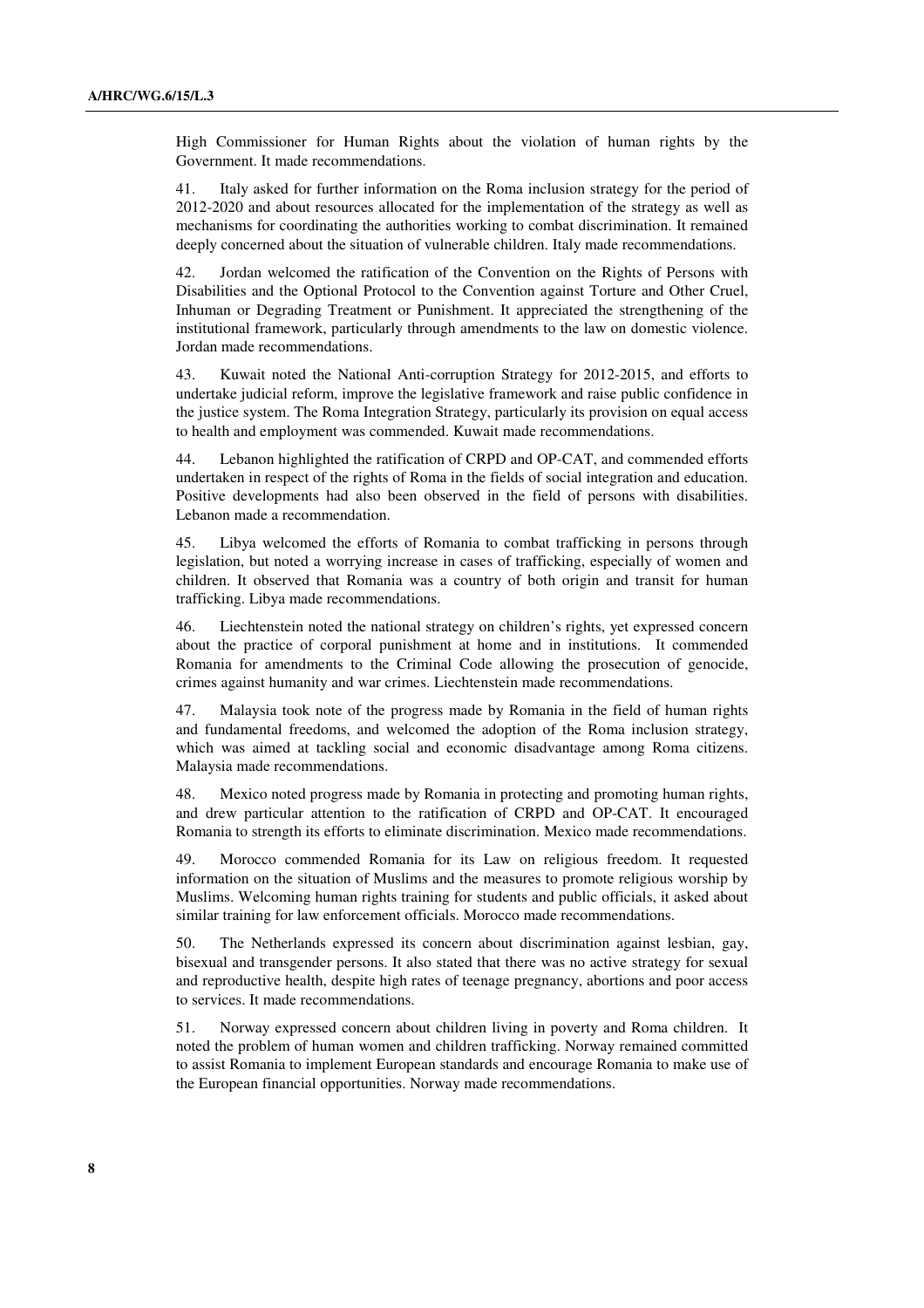52. Palestine welcomed the ratification of OP-CAT. It commended Romania for legislative and institutional efforts to combat torture and ill-treatment, and to improve conditions of detainees. It made recommendations.

53. Peru emphasized the ratification of CRPD and OP-CAT, and the adoption of the Roma integration strategy and the National Program for Infrastructure Development. It asked about the political participation of organizations for national minorities and their representation at national and local level. Peru made recommendations.

54. The Philippines commended Romania for the ratification of OP-CAT and CRPD and noted that the Constitution guaranteed respect for international conventions. Philippines welcomed efforts to combat trafficking in persons, especially the inter-institution cooperation. It made a recommendation.

55. Poland welcomed the engagement of Romania in the field of human rights and its numerous efforts undertaken in that regard. Poland made recommendations.

56. Qatar commended Romania for the concrete results it had achieved through legislative measures and judicial reforms. It welcomed the measures taken to combat human trafficking and the practice of torture. The ratification of CRPD, among other international instruments, was noted. Qatar made a recommendation.

57. The Republic of Korea highlighted the ratification of OP-CAT and CRPD, judicial reform and the introduction of protection measures for victims of domestic violence. Antidiscrimination measures for Roma were expected to continue and the adoption of the Roma inclusion strategy was praised. It made recommendations.

58. The Republic of Moldova commended Romania for its programmes and legislative measures to prevent and eliminate domestic violence against women. It noted the opportunities created for minorities, in law and in practice, to use their mother tongue in official settings, education and the media. It made recommendations.

59. The Russian Federation thanked the delegation of Romania for the presentation of its national report and made recommendations.

60. Rwanda congratulated Romania on the ratification of OP-CAT and CRPD. Furthermore, it welcomed the progress made in preventing and combating trafficking in persons through the adoption and periodic update of the relevant legislation on human trafficking. Rwanda made a recommendation.

61. In response to questions regarding Muslim minorities, the delegation stated that the Constitution guarantees equality for all religious minorities. As Muslim communities existed in Romania for many centuries, a number of Muslim places of worship were recognised as historical monuments. Muslim religious communities have been legally recognised and receive state support. The representatives of the Muslim minorities participate in the meetings of the Advisory Council of the Religious Denominations. The delegation also noted on-going good cooperation and dialogue between the Muslim minorities and the Orthodox Church.

62. Regarding the rights of persons belonging to national minorities, the delegation reiterated that Romania considered the protection of culture and identity of national minorities as a key priority and there had been continuity in the policy on this issue despite of changes of the Government. After the 2012 parliamentary elections, representatives of 20 minorities were elected to represent their minority groups' interest in the Parliament, including Hungarian minority and the Roma. The 2012 local elections also ensured representatives of many ethnic minorities, including Hungarian, the Roma, Russian, and German in the local governing bodies. The delegation also noted a number of state bodies functioning to protect the interest of ethnic minorities. The legislation and Constitution also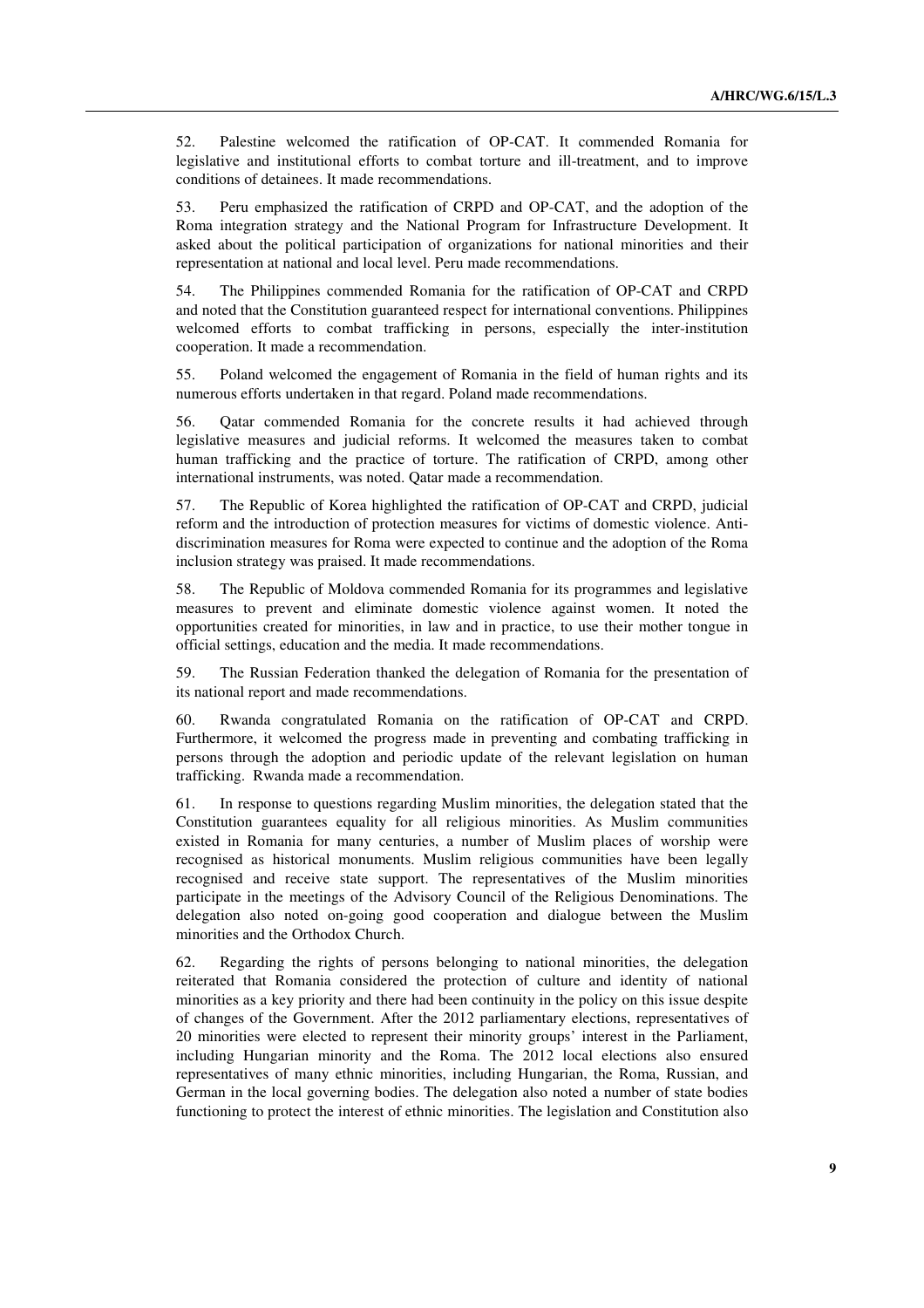guarantees the use of minority languages in courts and the public administration, as well as in local administrations, if a minority group constitutes more than 20 per cent of the residents.

63. In response to the question on the restitution of properties nationalized during the communist period, the delegation provided information about a number of restitution claims that had been successfully resolved. In total, about 60 per cent of total number of requests for the restitution of properties had been resolved by the Government, as noted by the delegation.

64. As to the human rights training of police, the delegation stated that police continued to receive human rights training in the framework of police academy curriculum and continuous professional development. Such training includes subjects such as the international human rights norms, the European human rights system and the legal protection of human rights by police. Additionally, specialised training on nondiscrimination, prevention of torture, child labour, rights of migrants and asylum procedures were also provided to police officers.

65. Slovakia took note of the ratification of CRPD, OP-CAT and the signature of OP-CRC-IC. It also welcomed the human rights training for teachers and pupils as well as human rights and administration of justice courses for personnel of the Ministry of Administration and Interior. Slovakia made recommendations.

66. Slovenia welcomed the Roma inclusion strategy, anti-discrimination training for public officials, human rights education and the gender equality strategy. Concerns were voiced about high teen pregnancy rates, high infant and maternal mortality rates, and the status and effectiveness of the Ombudsman Institution. Slovenia made recommendations.

67. Spain commended Romania on its ratification of the OP-CAT and the CRPD in fulfilment of the 1st UPR cycle recommendations. It asked what specific measures had been adopted to prevent and combat corruption in the judiciary and public health sectors. Spain made recommendations.

68. Sri Lanka noted the national cooperation mechanism to prevent child trafficking and initiatives to improve access to education. Initiatives to eliminate domestic violence, establish National Mental Health Day and improve the investigation of human trafficking at the national level were commended. Sri Lanka made recommendations.

69. Sweden noted the greater role given to municipalities in integrating the Roma into society under the new Roma inclusion strategy. However, it stated that a lack of accurate statistical information and collaboration with civil society might result in efforts not being entirely adapted to the community's needs. Sweden made recommendations.

70. Switzerland noted that Romania's role in secret detention centres or prisoner transfers had not been clarified in investigations. It also noted that Romania had not fully implemented the 1st UPR cycle recommendation that domestic legislation on housing meet obligations established in ICESCR. Switzerland made recommendations.

71. Thailand noted judicial reforms to ensure basic human rights for all, especially access to justice for victims of violence and human trafficking and improvements to detention conditions. It supported efforts of Romania to raise public awareness of multicultural diversity, harmony and tolerance. Thailand made recommendations.

72. Timor-Leste welcomed the new Roma inclusion strategy and legislative and administrative measures adopted to improve prison conditions and strengthen prison oversight. It encouraged on-going efforts to ensure the humane treatment of detainees. Timor-Leste made recommendations.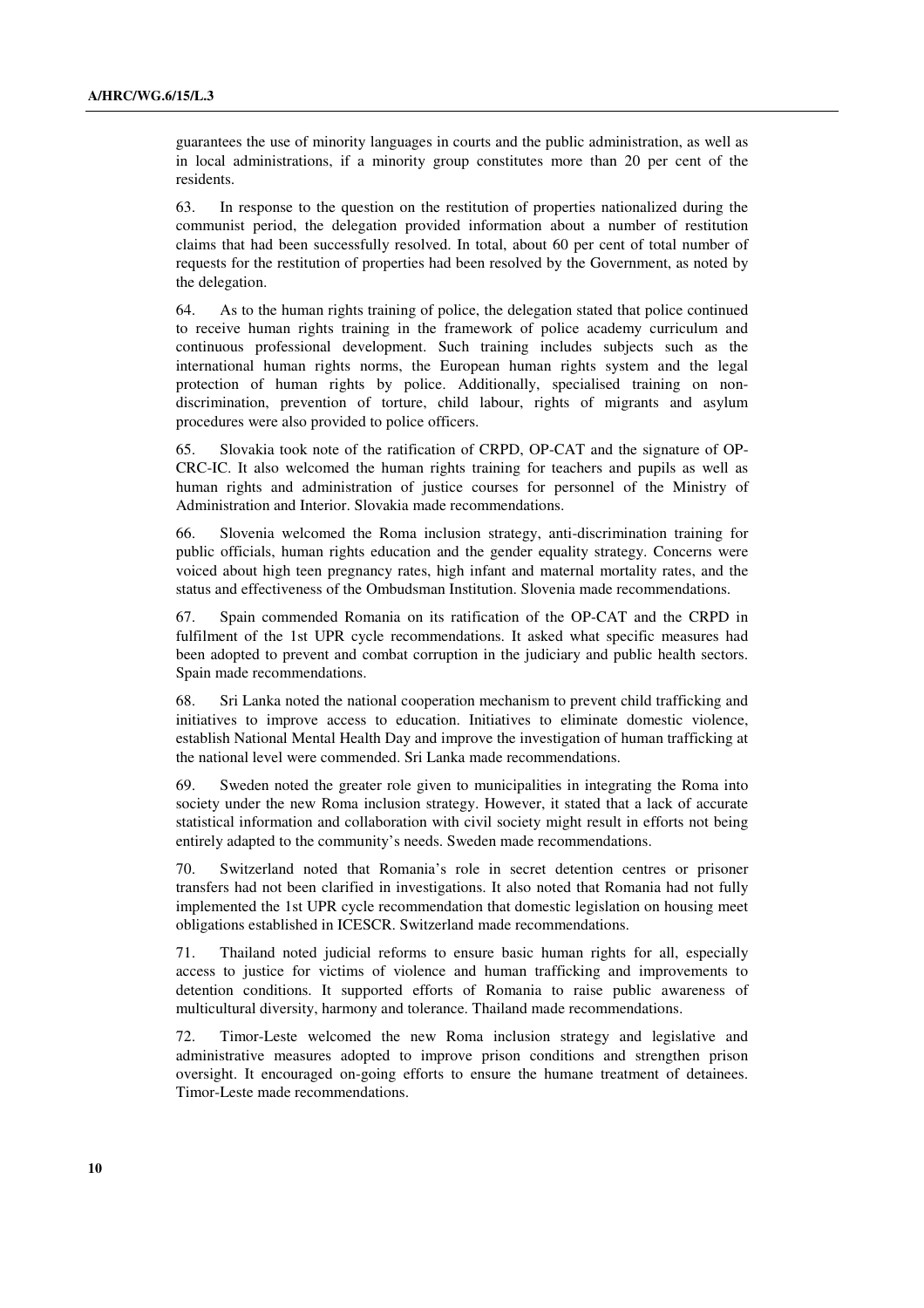73. France appreciated the ratification of the OP-CAT, CRPD as well as the adoption of law 137/2000 on anti-discrimination. France made recommendations.

74. Turkey commended Romania's commitment to institutional and judicial reforms, especially the campaign to introduce a set of four new codes. It noted Romania's determination to combat corruption, as reflected in the re-adoption by successive governments of an anti-discrimination strategy. Turkey made recommendations.

75. Ukraine encouraged Romania to continue efforts to combat negative perceptions of minorities through public awareness-raising and education initiatives. It urged Romania to continue promoting equal access to adequate health services for HIV-affected persons, particularly women, children and young people, notably in rural areas. Ukraine made recommendations.

76. The United Kingdom of Great Britain and Northern Ireland welcomed efforts to combat torture and ill-treatment and to improve detention conditions, but shared concerns about allegations of ill-treatment and police brutality against children. It asked what steps would be taken to mitigate its concern over conflicts of interest within the Supreme Council of Magistracy. It made recommendations.

77. The United States of America was concerned about threats to the independence of the judiciary and institutions fighting corruption, judicial inefficiency, inconsistent jurisprudence, and lengthy court proceedings. Equally disconcerting was the slow pace of property restitution to Holocaust and Communist era victims and reports of Holocaust denial in education. It made recommendations.

78. Uruguay commended Romania for ratifying the OP-CAT and the CRPD and adopting measures to promote the integration of persons belonging to minority groups, particularly Roma. Uruguay observed lengthy procedures for the late birth registration and high infant mortality rate. Uruguay made recommendations.

79. Viet Nam noted with satisfaction Romania's achievements in promoting and protecting human rights since the 1st UPR cycle in areas such as legislative and judicial reform, education, health care and gender equality. Viet Nam made a recommendation.

80. Algeria applauded the ratification of CRPD and measures to ensure the rights of women, children, the vulnerable and minorities. It encouraged Romania to ratify the International Convention on the Protection of the Rights of All Migrant Workers and Members of Their Families to help combat discrimination. Algeria made recommendations.

81. Argentina congratulated Romania on the ratification of the OP-CAT and the CRPD. It also welcomed the development of a new national anti-corruption strategy for 2012-2015. Argentina made recommendations.

82. Greece appreciated many positive efforts to address human trafficking and asked to elaborate on the results of these actions and share best practices. It also appreciated the existence of several actions regarding human rights education and training and asked about evaluation of those actions. Greece made recommendations.

83. Australia was encouraged by the various judicial reforms undertaken by Romania. It was concerned at reports of continuing incidents of human trafficking, discriminatory practices and racially-motivated violence against the Roma and noted the overrepresentation of Roma children in State care. Australia made recommendations.

84. Austria welcomed Romania's ratification of the CRPD and asked how it would be implemented. It commended improvements to the legal framework for human rights protection, but was concerned about widespread discrimination against the Roma, the LGBT community and other vulnerable groups. Austria made recommendations.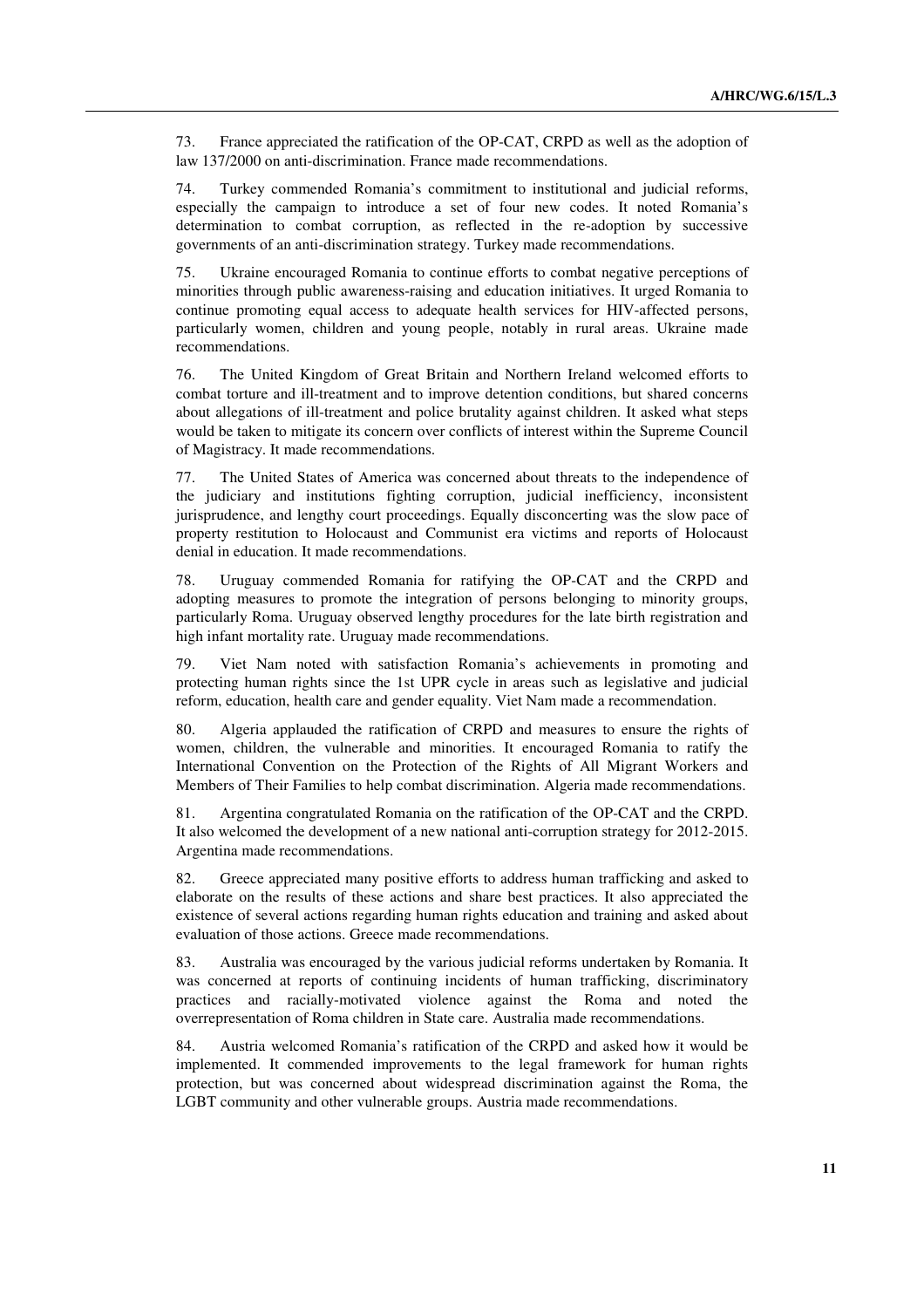85. Bangladesh noted improvements in preventing human trafficking, strengthening the judiciary and ensuring opportunities for minorities to use their mother tongue. However, greater efforts were needed to address as noted by the UN Treaty Bodies, persistent discrimination against the Roma, the situation of migrants and their children. Bangladesh made recommendations.

86. Belarus highlighted concerns about discrimination against Roma, use of torture and excessive force by police, child cruelty, human trafficking, labour and sexual exploitation of children, and high infant and maternal mortality rates. The pending law on lustration contravened article 25 of ICCPR. Belarus made recommendations.

87. Belgium enquired about progress made in addressing the marginalization and social exclusion of the Roma and whether any new initiatives were envisaged to improve their situation. It asked what steps had been taken to prevent discrimination based on sexual orientation. Belgium made recommendations.

88. Brazil welcomed the participation of minorities in Parliament and efforts to eradicate school segregation based on ethnicity. It called for complementary policies to address the low occupancy rates for Roma in schools and Universities. It highlighted inequalities in access to health services. Brazil made recommendations.

89. Bulgaria commended Romania on enacting new legislation and ratifying several international human rights instruments. It asked that Romania share its experience in bringing its legislation into conformity with international legal instruments. It requested more information on the application in domestic law of the core human rights instruments.

90. Burundi welcomed efforts to integrate the Roma into the society, particularly measures adopted to integrate Roma children into schools. It also supported endeavours to eradicate discrimination against persons living with HIV. Burundi made a recommendation.

91. Cambodia welcomed progress in the promotion and protection of human rights and efforts to implement judicial reform. It noted in particular the ratification of the OP-CAT and the CRPD and the adoption of a new Roma inclusion strategy for 2012-2020. Cambodia made a recommendation.

92. Canada asked for an update on implementation of the 2008 UPR recommendations, specifically the adoption of further measures to combat human trafficking, including training for police officers in dealing with victims of trafficking and sexual violence, and the introduction of a witness protection system for trafficking cases. Canada made recommendations.

93. Chad noted that Romania was a party to the core human rights instruments, which demonstrate its commitment to human rights. It welcomed the major judicial reform under way and measures taken to eliminate discrimination against the Roma. Chad made a recommendation.

94. Chile welcomed progress made in gender equality, human trafficking and protection of the rights of the Roma, particularly development of new strategies on equal opportunities and Roma inclusion, amendments to legislation to combat human trafficking and measures to protect victims. Chile made recommendations.

95. China noted that, since 2008, Romania had improved its national legal framework, ratified the CRPD and adopted measures to combat racial discrimination, human trafficking and domestic violence. It was, however, concerned about the situation of the Roma. China made a recommendation.

96. Congo highlighted progress in implementing the recommendations of the 1st UPR cycle, including improvements in the rights of women, children and persons with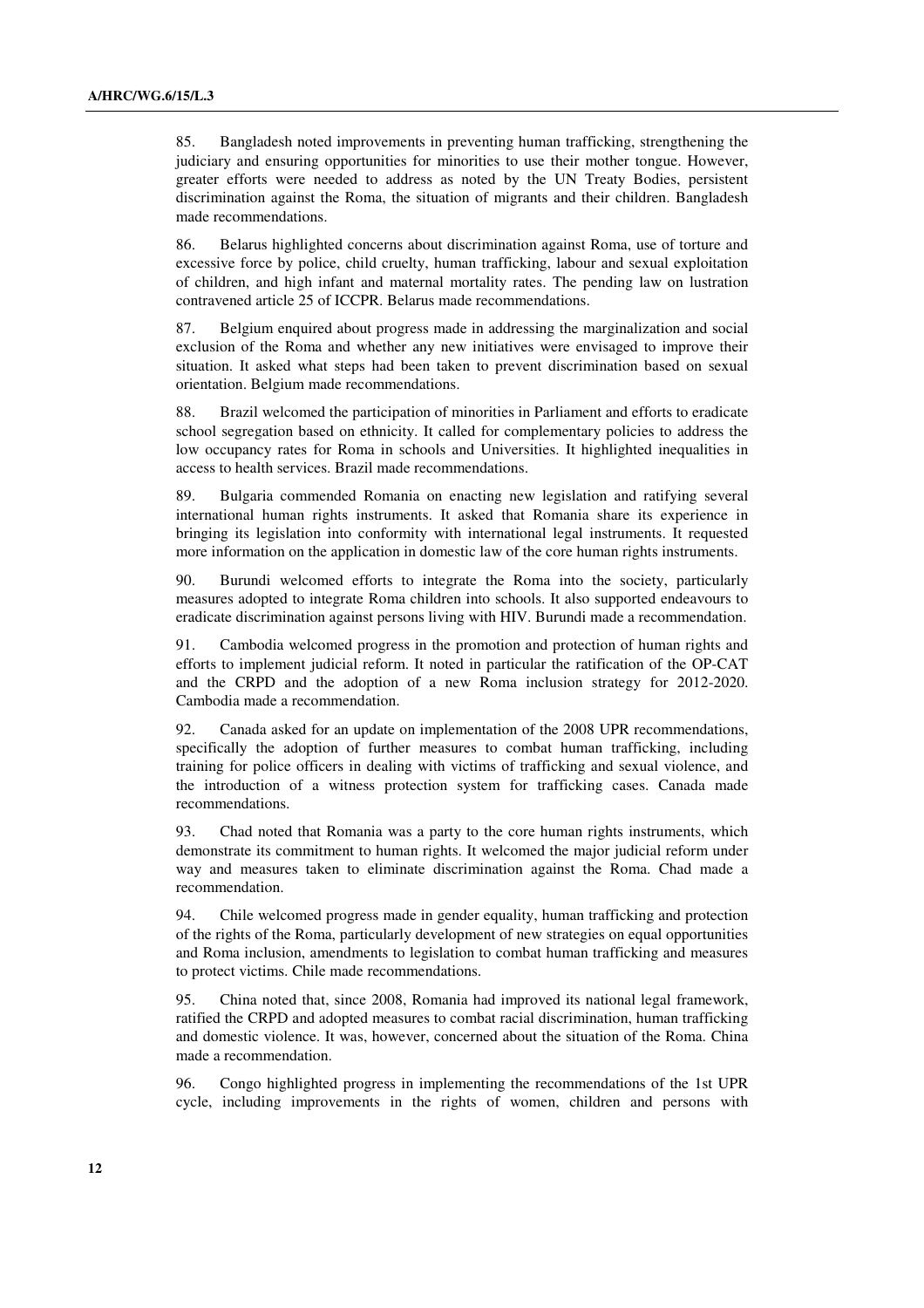disabilities, human trafficking and education. It encouraged Romania to take steps to integrate and improve the living conditions of minorities and to prevent child trafficking.

97. Costa Rica welcomed advances since 2008, particularly legislative improvements to combat human trafficking and practical measures to ensure the right to education, including increasing the budget allocation and developing a policy to promote inclusion of children from ethnic minorities. Costa Rica made recommendations.

98. Cuba appreciated, from the national report, information on the implementation of the first cycle recommendation, particularly regarding children, women and person with disabilities rights. Cuba welcomed actions taken to combat discrimination against persons with disabilities and improvements on mental health legislation. Cuba made a recommendation.

99. Cyprus commended measures taken by Romania to implement the 1st cycle recommendations and meet its human rights obligations. It welcomed efforts to provide equal employment opportunities for all, including persons belonging to minority groups, women, persons with disabilities and persons living with HIV. Cyprus made a recommendation.

100. With regard to questions on Romania's experience in bringing its legislation into conformity with international human rights standards, the delegation highlighted that, according to the Constitution, treaties on human rights to which the country is party are part of national law and are applied with priority in relation to domestic law. Romania noted that, consequently, the domestic courts give direct effect to, for example the European Convention on Human Rights and the European Court's case law.

101. On the question regarding results obtained in combating corruption, Romania reiterated particularly that effective institutions had been put in place to combat corruption. It noted that in 2012, Romania was ranked 66 in the corruption perception index issued by Transparency International compared to 75 in 2011.

102. Regarding the recommendation to ratify the Kampala amendments, the delegation, by recalling Romania's contribution to the creation of the International Criminal Court, assured that Romania would ratify the Kampala amendments.

103. On the remarks made regarding secret detention centres and illegal transfers of persons, the delegation stated that Romania had approached this issue in a spirit of profound attachment to the rule of law and promotion and protection of human rights. It was noted that a Parliamentary Inquiry Committee had carried out an investigation between 2005 and 2008. The Committee's conclusions are public and attest that the authorities have no information that CIA secret detention centres ever existed in Romania or that the country's airports could have been used by CIA for transfer or detention of suspected terrorists. The delegation informed that, following a request to the judicial authorities in 2012 by a person being detained in Guantanamo, the judiciary has opened a criminal investigation which is currently under way. The head of the delegation gave assurances that authorities will carry out this investigation with the full respect of the principles of rule of law and human rights.

104. With regards to the issue of allegations of Holocaust denial in public educational materials and school textbooks, the delegation stated that it had no information of such reports and urged that those reports be transmitted to the Government. It was noted that, since the year 2000, specific courses are organized in schools to teach the history of the holocaust.

105. On the issue of the segregation of Roma, the delegation stated that it has decreased significantly due to the actions taken by the Ministry of Education as well as various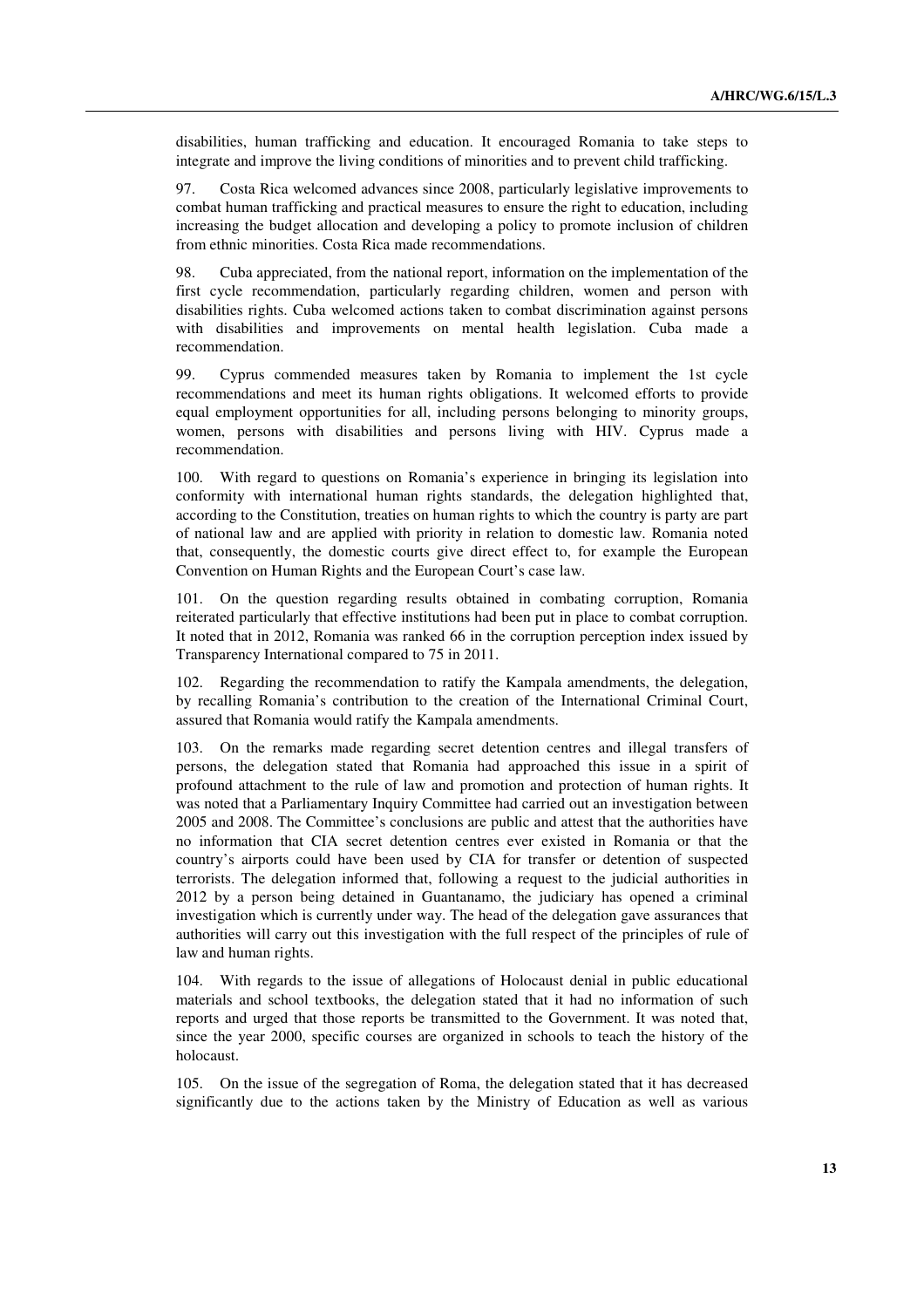legislative measures. Various concrete activities were carried out, including the creation of inclusive classes, where children feel that they are treated in the same way as others.

106. The delegation also presented some statistics in relation to employment, health and housing of the Roma. The Roma were employed in the labour market due to state assistance, including counselling and professional training. The National Agency for Employment utilised a set of personalized stimulation measures, giving each person opportunity to benefit from one or more services. As to the access of the Roma to health services, the delegation highlighted two initiatives: health mediators' services and vaccination campaigns. The pilot programme "Social Housing for Roma Communities" which is conducted by the National Housing Agency, plans the construction of 300 social housing in 11 cities with the easy access of the Roma to education, and health and social services.

107. On the issue of trafficking in persons, the delegation highlighted that the efficiency of governmental bodies that work to combat human trafficking had improved. The number of convictions increased, with 276 traffickers convicted in 2011. The number of victims referred to assistance doubled. Furthermore, the participation of victims in the criminal process improved as a result of different approaches taken for their protection and assistance.

108. The delegation expressed its gratitude to all delegations for their participation, comments and questions. The delegation stated that Romania will closely analyse the recommendations and provide its answer to them in due time. The delegation expressed its regret that it was not in a position to provide answers to all questions due to time constraints.

# **II. Conclusions and/or recommendations**

109. **The following recommendations will be examined by Romania which will provide responses in due time, but no later than the 23rd session of the Human Rights Council in June 2013:**

109.1. **Consider the ratification of the International Convention for the Protection of All Persons from Enforced Disappearance (Armenia) (Costa Rica);** 

109.2. **Consider ratifying the International Convention on the Protection of the Rights of All Migrant Workers and Members of Their Families (Peru);** 

109.3. **Continue efforts aiming at ratifying the International Convention for the Protection of All Persons from Enforced Disappearance (Argentina);** 

109.4. **Consider ratifying the International Convention on the Protection of the Rights of All Migrant Workers and Members of Their Families as well as ILO Convention no.189 (Philippines);** 

109.5. **Accede to the International Convention on the Protection of the Rights of All Migrant Workers and Members of Their Families (Belarus);** 

109.6. **Ratify the Convention on the Protection of the Rights of All Migrant Workers and Members of Their Families (Chile);** 

109.7**. Ratify the International Convention on the Protection of the Rights of All Migrant Workers and Members of Their Families (Guatemala);** 

107.8. **Encourage the ratification of ICRMW and CPED (Kuwait);**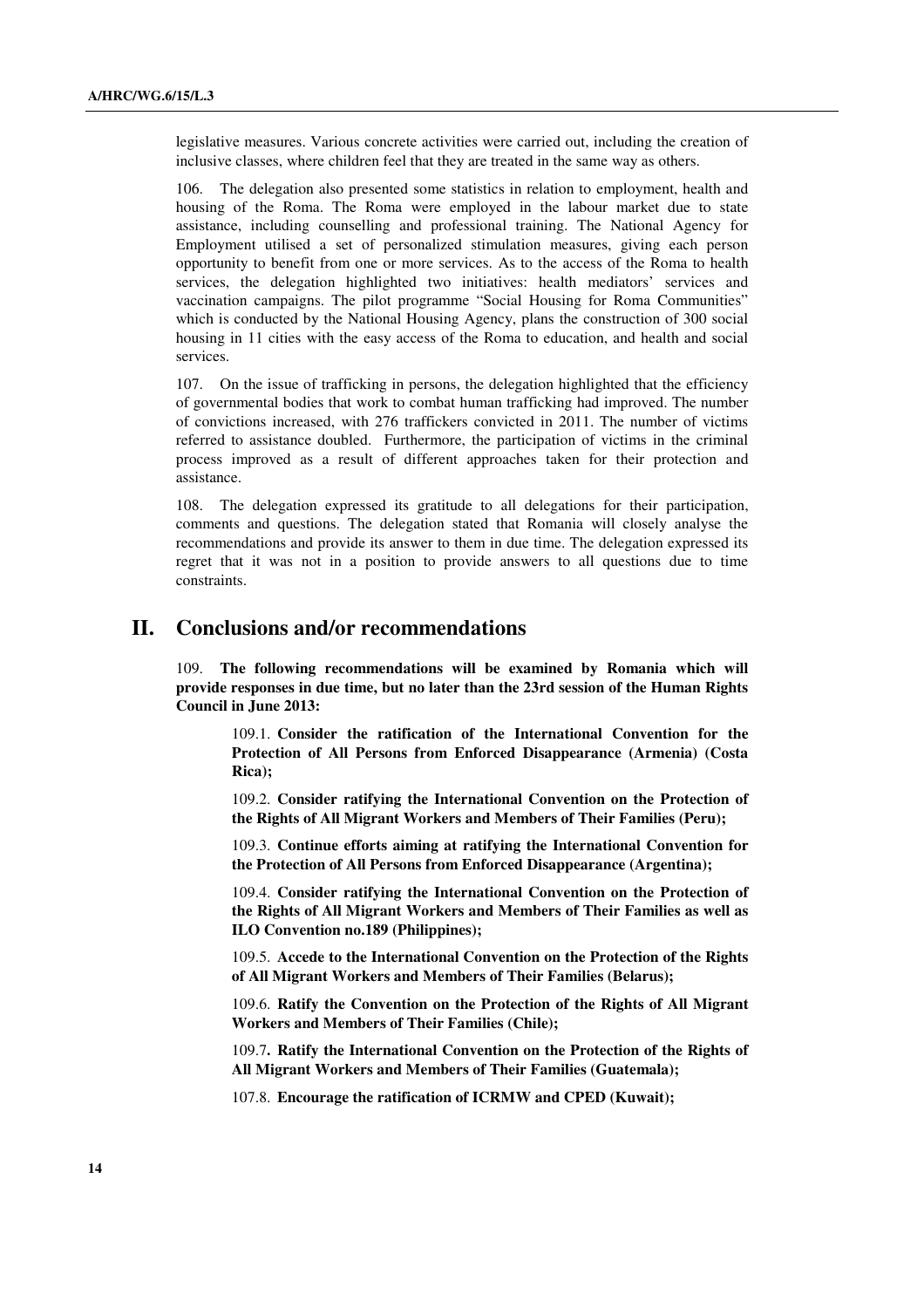109.9. **Ratify the Optional Protocol to the International Covenant on Economic, Social and Cultural Rights (Palestine);** 

109.10. **Consider ratifying the Optional Protocol to the International Covenant on Economic Social and Cultural Rights (Costa Rica);** 

109.11. **Consider ratifying the Optional Protocol to the Convention on the Rights of the Child on a communications procedure (Thailand);** 

109.12. **Consider ratifying the Optional Protocol to Convention on the Rights of Persons with Disabilities (Costa Rica);** 

109.13. **Complete the process of fully implementing its obligations under the Rome Statute into domestic law, in particular by adopting provisions allowing for full cooperation with the International Criminal Court (Liechtenstein);** 

109.14. **Ratify the Kampala amendments to the Rome Statute, if possible with a view to contributing to the activation of the jurisdiction of the International Criminal Court over the crime of aggression at the beginning of 2017(Liechtenstein);** 

109.15. **Ratify the International Convention on the Elimination of All Forms of Racial Discrimination (Algeria);** 

109.16. **Continue with the implementation of the new Civil and the Civil Procedure Codes, and the Criminal and the Criminal Procedure Codes, which will ease the jurisdiction procedures (Turkey);** 

109.17. **Carry on with legislative and administrative arrangements suggested by the treaty bodies, in order to further improve effective implementation of the Government's anti-discrimination strategy (Turkey);** 

109.18. **Continue to introduce the legislative and institutional measures necessary to enhance the independence and effectiveness of its National Human Rights Institution (Egypt);** 

109.19. **Consider reviewing the status and effectiveness of the NHRI to ensure its full compliance with the Paris Principles (Poland);** 

109.20. **Take all necessary measures to make its National Human Rights Institution fully compliant with the Paris Principles (France);** 

109.21. **Provide the Ombudsman institution with necessary resources to carry out its mandate in an effective way (Poland);**

109.22. **Revise the status of the National Human Rights Institution with a view to ensure its full compliance with the Paris Principles (Ukraine);** 

109.23. **Consider establishing an independent Ombudsman for children (Ukraine);** 

109.24. **Consider establishing an independent Ombudsman for children (Poland);** 

109.25. **Heed the call of the Committee on the Rights of the Child for an independent ombudsman for children (Slovenia);** 

109.26. **Continue to develop the institutional framework with respect to the promotion and protection of human rights (Jordan);**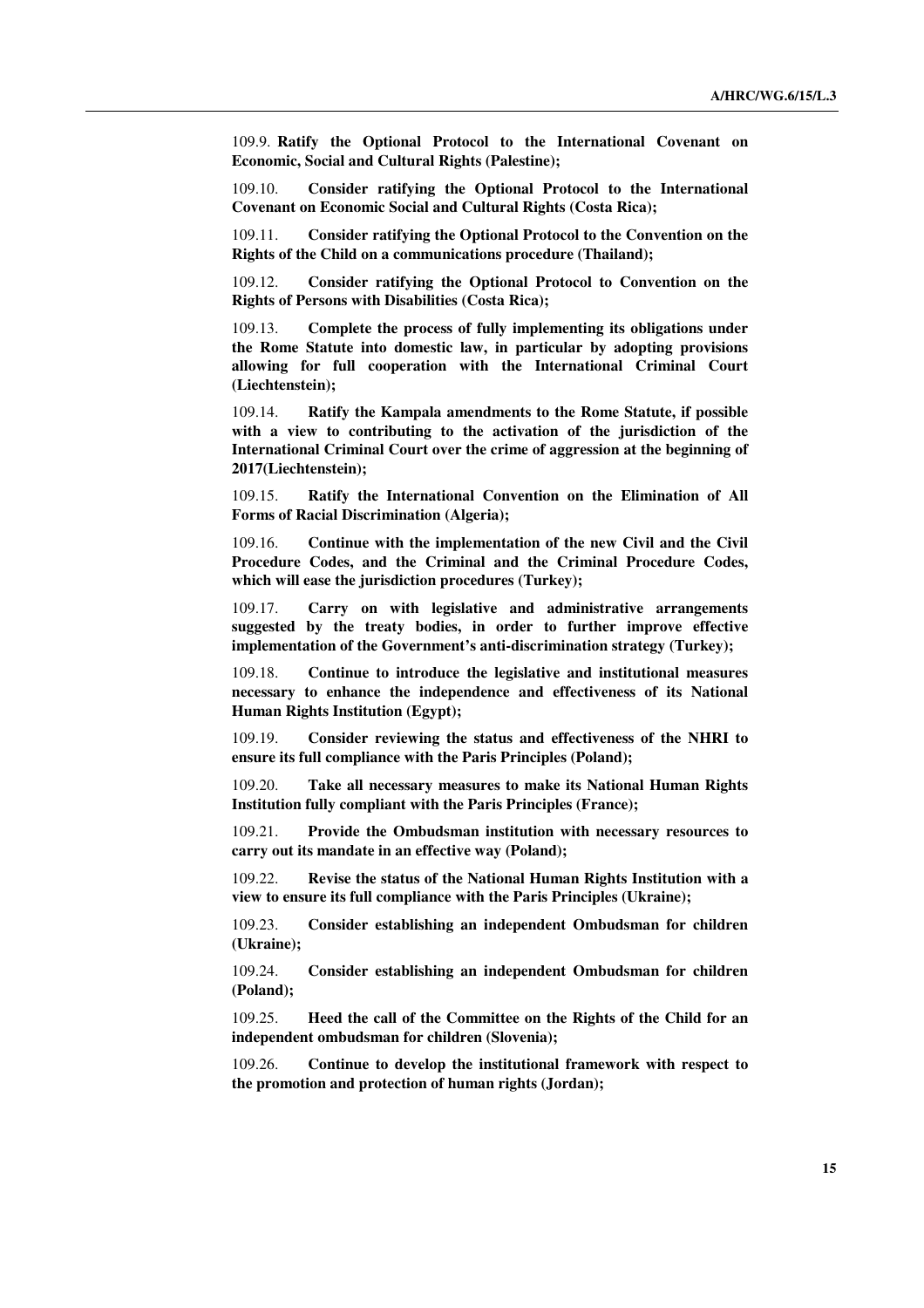109.27. **Specify the respective areas of competence of the various institutions and bodies combating discrimination to ensure the effectiveness of the system for preventing and combating discrimination, as recommended by CERD (Slovenia);** 

109.28. **Consider providing the National Council for Combating Discrimination, Ombudsman and relevant institutions with adequate resources to carry out their work and to minimize duplication of their functions and competence areas (Thailand);** 

109.29. **Continue its policies on improving the rights of the child (Jordan);** 

107.30. **Continue its work on improving the situation of children's rights, by taking further measures to develop comprehensive policies and strategies, and by strengthening the education system, healthcare and social protection (Norway);** 

109.31. **Apply the 2008-2013 National Strategy on children right's protection and promotion which should ensure that special attention will be paid to children belonging to the most vulnerable groups, such as children living in poverty, Roma children, children with disabilities, children with HIV/AIDS and streets children (Ecuador);** 

109.32. **Ensure the existence of sufficient budget allocations and follow-up and evaluation mechanisms for the full implementation of the "2008-2013 National Strategy on children right's protection" in order to support children and the most vulnerable population (Ecuador);** 

109.33. **Take effective measures to implement the National Strategy for the protection and promotion of children's rights (2008-2013) (Iran (Islamic Republic of));** 

109.34. **Fully implement the National Strategy for the protection and promotion of children's rights (Republic of Moldova);** 

109.35. **Continue paying special attention for the protection of the rights of children (Armenia);** 

109.36. **Continue taking legislative amendments and strengthen necessary policies to enhance child rights, particularly children with disabilities in light of relevant provisions of international conventions ratified by Romania (Qatar);** 

109.37. **That further efforts be deployed to assure that the respect of fundamental rights of the child and the fight against violence, sexual exploitation, human trafficking, child labour and any other form of child exploitation remain a priority of the Government (Italy );** 

109.38. **Continue working to promote human rights in the country, specifically the rights of minorities (Guatemala);** 

109.39. **Further intensify training for State and local authorities and the public at large on international human rights standards, particularly those in relation to sexual orientation and gender identity (Finland);** 

109.40. **Further consolidate achievements in domains such as legislative and judicial reform, education, health care and gender equality, and continue to put more priorities and national resources on other important fields of job creation and social security, with greater focus on improving the overall**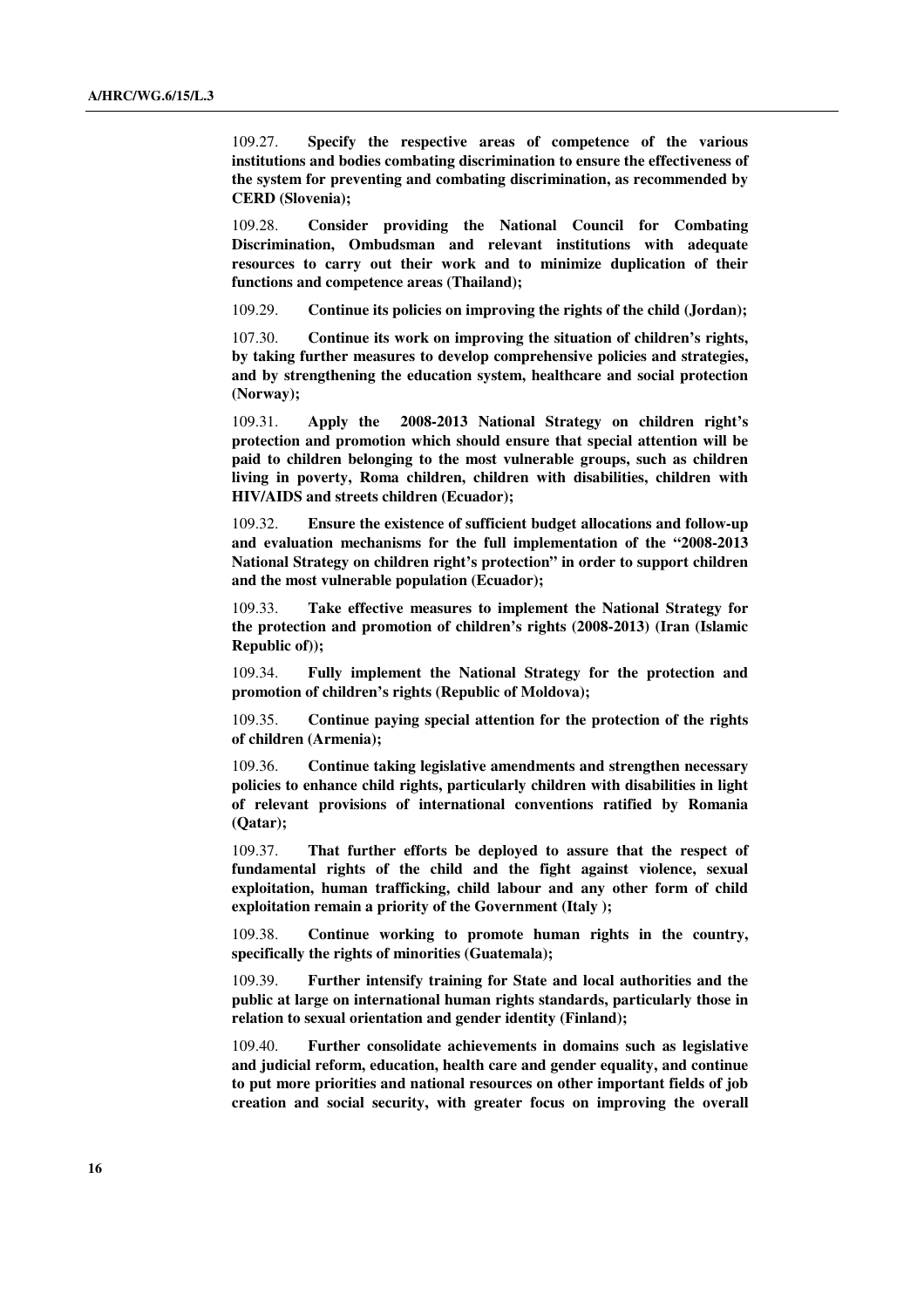**conditions of vulnerable groups of children, women, youth and persons with disabilities (Viet Nam);** 

109.41. **Transmit the overdue reports to the Human Rights Committee, the Committee on the Elimination of All Forms of Discrimination against Women and the Committee against Torture (Czech Republic);** 

109.42. **Continue implementing legislation prohibiting all forms of discrimination (Chile);** 

109.43. **Intensify even further its efforts undertaken in regard to initiatives and awareness-raising programmes on gender equality and the protection of LGBT rights (Estonia);** 

109.44. **Continue implementing and strengthening measures to promote equality and protection against all forms of discrimination, placing special emphasis on the most vulnerable minority groups (Cuba);** 

109.45. **Take practical action to ensure that existing anti-discrimination legislation is properly enforced so as to combat discrimination against its citizens, both systemic and overt, based on in particular, ethnicity, sexual orientation and gender identity, and HIV status (Australia);** 

109.46. **Continue its efforts aiming to ensure full equality between all citizens and to combat discrimination, including discrimination against persons belonging to minorities, especially with regard to employment, education, health, and access to justice (Egypt);** 

109.47. **Continue efforts to combat discrimination and respect minority rights (Argentina);** 

109.48. **Implement measures to eliminate discrimination against minority groups, in particular the Roma and children in vulnerable situations, including children with disabilities, with HIV/AIDS, abandoned children or victims of violence and guarantee their access to education, housing, medical care and health services (Costa Rica);** 

109.49. **Continue its efforts in ensuring implementation of its strategy of anti-discrimination in order to guarantee the equal treatment of Romanian people, including the minority (Cambodia);** 

109.50. **Enforce legislation banning discrimination against Roma community (Bangladesh);** 

109.51. **Pursue further efforts to combat discrimination against the Roma (Brazil);** 

109.52. **Continue the efforts to eliminate discrimination against the Roma and carry out a major awareness campaign among the population regarding the situation of the Roma (Chad);** 

109.53. **Take further appropriate and effective measures to eliminate discrimination against Roma and ensure in particular their access to education, healthcare and employment without discrimination (Norway);** 

Take the necessary measures to guarantee non-discrimination of **ethnic Roma, through the full implementation of the 2012-2020 strategy and campaigns to combat all forms of discrimination and xenophobia against this group (Spain);**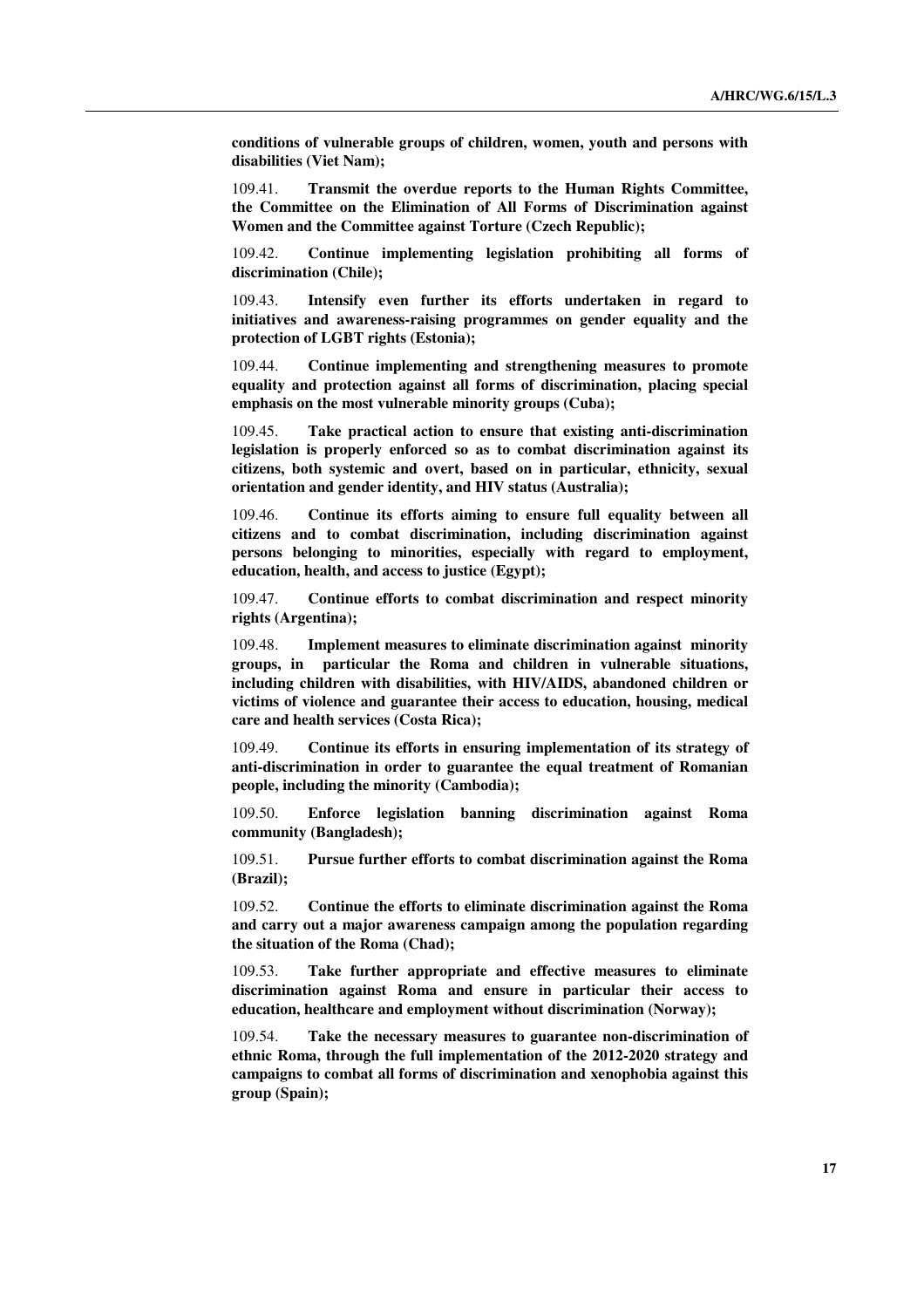109.55. **Ensure the implementation of more comprehensive antidiscrimination measures to guarantee the equal treatment of the Roma people (Republic of Korea);** 

109.56. **Continue the efforts made in favor of the integration of the community of the Roma, the eradication of religious intolerance, human trafficking - especially of women and children -, and discrimination against people living with HIV / AIDS (Holy See);** 

109.57. **Take effective steps to implement its legislative measures and policies on discrimination and segregation of Roma people (India);** 

109.58. **Further strengthen legal provisions and comprehensive policies and strategies to ensure safety and fulfilment of rights of religious minority (Bangladesh);** 

109.59. **Ensure the systematic collection and publication of statistical data on hate crimes (Austria);** 

109.60. **Ensure, as established by the International Convention on the Elimination of All Forms of Racial Discrimination (CERD), access to housing without any discrimination, particularly to the most vulnerable groups, including the Roma (Chile);** 

109.61. **Amend current legislation on housing in order to explicitly prohibit all forms of discrimination based on ethnic origin as with regard to access to housing (France);** 

109.62. **Establish an effective legal framework to protect the right to adequate housing of persons belonging to the Roma minority and ensure that cases of discrimination against them are swiftly investigated (Austria);** 

109.63. **Continue its efforts to ensure equal access to housing and protection from discrimination and segregation on the basis of race or any other prohibited ground of discrimination (Palestine);** 

109.64**. Guarantee without any discrimination to all disadvantaged groups of the population, including the Roma, access to adequate housing (Switzerland);** 

109.65. **Address inequalities in access to health services, in particular with regard to children affected by HIV/AIDS (Brazil);** 

109.66. **Continue training efforts in the area of human rights education for security personnel and in the field of discrimination against vulnerable groups (Tunisia);** 

109.67. **Intensify efforts to fight against discrimination and intolerance, and against racist and xenophobic political discourse (Tunisia);** 

109.68. **Combat racist stereotypes and incitement to hatred by intensifying efforts to promote tolerance (France);**

109.69. **Developing a high-priority action plan to raise public awareness on all forms of discrimination and ill-treatment of children ((Iran (Islamic Republic of)) ;** 

109.70. **Ensure an adequate publicity and carry out awareness campaigns in order to increase the understanding among the population on the rights of LGBT persons (Belgium);**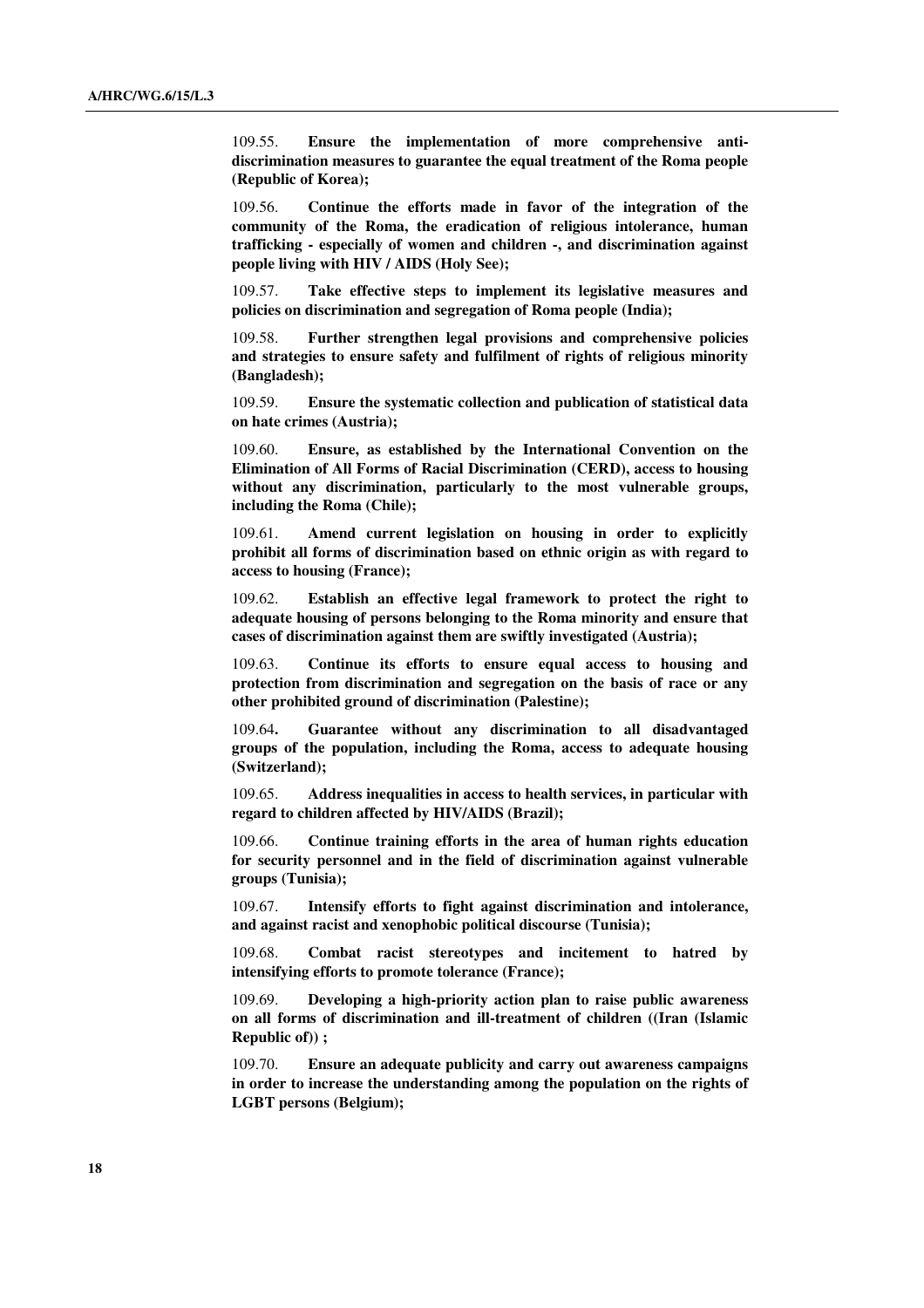109.71. **Ensure that acts of discrimination against LGBT persons and persons belonging to other vulnerable groups are properly investigated and perpetrators held accountable (Austria);** 

109.72. **Adopt appropriate measures to counter discrimination of LGBT people and to develop policies in order to integrate existing legislation against discrimination at various societal levels in Romania (Netherlands);** 

109.73. **Include accurate Holocaust information in all public school lesson plans (United States of America);** 

109.74. **Promptly submit responsive, non-discriminatory legislation to Parliament for property restitution seekers as mandated by the European Court of Human Rights decision from January 2011 (United States of America);** 

109.75. **Publish an enhanced and updated national action plan by 2015, which will detail how the government will eliminate the excessive use of force and beatings against prisoners and pre-trial detainees including updating existing educational programmes for police officers (United Kingdom of Great Britain and Northern Ireland);** 

109.76. **Improve the condition of detainees, prevent cruel treatment in detention places and ensure the adequate level of medical services to detainees (Russian Federation);** 

109.77. **Take further measures to decrease serious challenges in access to justice by victims of domestic violence and human trafficking (Iran (Islamic Republic of));** 

109.78. **Redouble efforts to combat violence against women and girls, and ensure greater representation of women in managerial and decision-making positions (Peru);** 

109.79. **Take legal measures to guarantee the effective protection from sale of children, contemporary forms of slavery and forced labour (Iran (Islamic Republic of));** 

109.80. **Intensify the work regarding the protection of children from violence, promptly identify and suppress cases of cruel treatment of children (Russian Federation);** 

109.81. **Adopt a national strategy to protect the rights of children against all risk of violence, in particular, sexual abuse, neglect, abuse, and increase its efforts to combat child labour (France);** 

109.82. **Implement laws and policies to protect children from economic exploitation, including from all forms of child labor and child begging, and that aim at ensuring that street children go to school (Canada);** 

109.83. **Intensify the fight against the perpetrators operating in the area of human trafficking (Norway);** 

109.84. **Further strengthen efforts to combat trafficking in persons providing assistance and protection to victims, and ensuring that perpetrators of such crimes are brought to justice (Sri Lanka);** 

109.85. **Continue the good work in the area of addressing the problem of human trafficking (Greece);** 

109.86. **Intensify its efforts to address trafficking (Sweden);**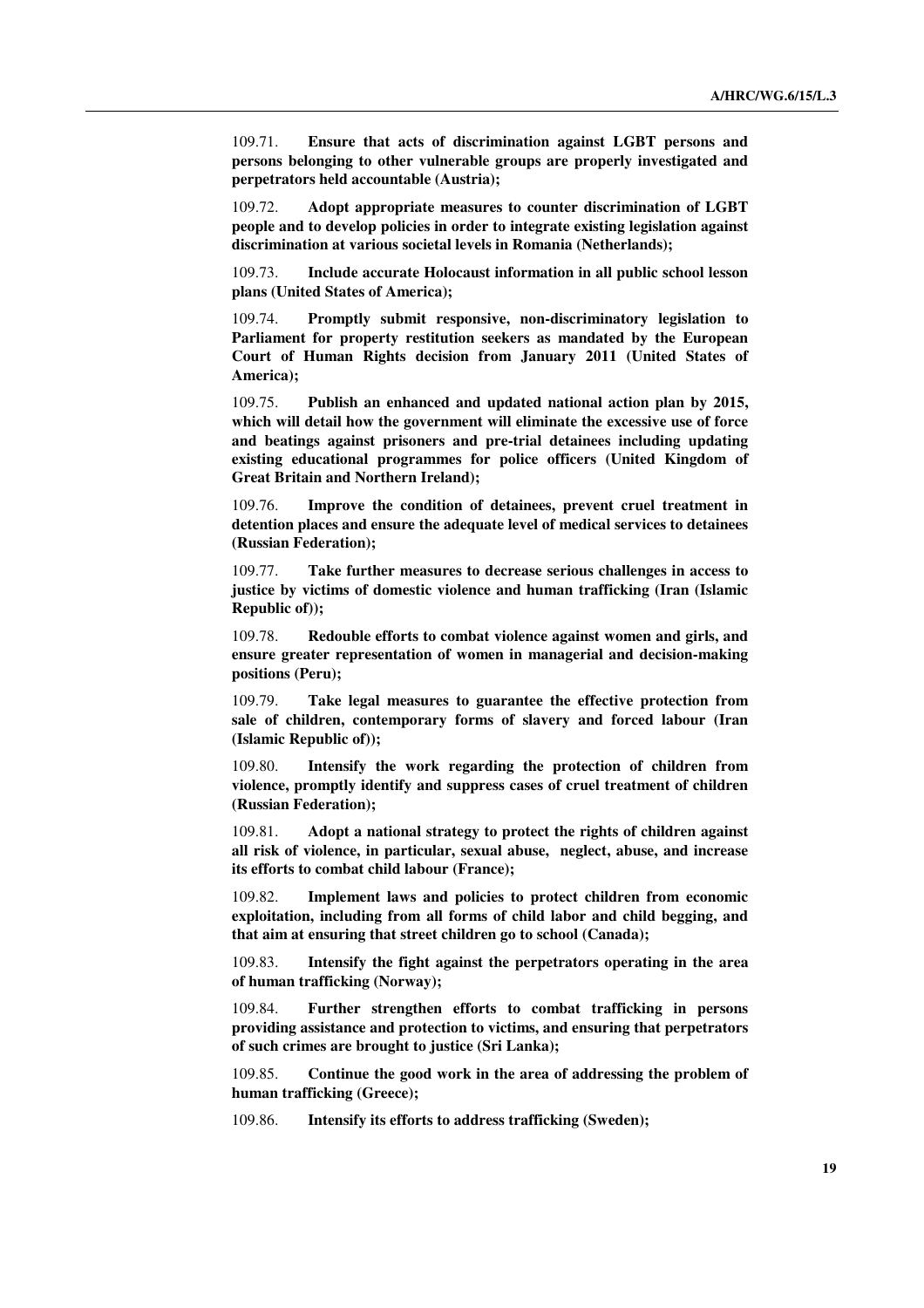109.87. **Step up national efforts in combating all forms of human trafficking (Egypt);** 

109.88. **Further ensure effective implementation of anti-trafficking legislation (Republic of Moldova);** 

109.89. **Step up efforts in the area of combating trafficking of human beings, as well as invite the Special Rapporteur on human trafficking to visit the country (Belarus);** 

109.90. **Intensify investigations of cases on trafficking of human beings for the purpose of labour exploitation and investigate all reports on alleged involvement of state officials in offenses related to human trafficking (Belarus);** 

109.91. **Provide the victims of human trafficking with the effective access to legal remedies and compensation (Belarus);** 

109.92. **Strengthen its efforts to come up with measures to prevent the crime of human trafficking and its participation in bilateral and regional cooperation to address the issue of human trafficking (Republic of Korea);** 

109.93. **Take urgent measures to fight trafficking in persons, particularly women and children, including through international and regional cooperation, also with countries of destination in order to prevent the spread of this phenomenon and work to prosecute perpetrators (Libya);** 

109.94. **Address the root causes that result in human trafficking (Libya);** 

109.95. **Strengthen its efforts to combat human trafficking and provide support services to victims, particularly for women and children and Roma people (Australia);** 

109.96. **Step up its efforts for the protection and assistance of trafficking victims, including through adequate state financing for victims' shelters (Liechtenstein);** 

109.97. **Take measure to prevent trafficking in children and their sexual exploitation by establishing education programmes and developing support services for them (Belgium);** 

109.98. **Develop and implement a strategy to address the root causes of children living in the street, define preventive and protective measures and ensure that street children attend school and provide them with health-care services, shelter and food (Liechtenstein);** 

109.99. **Strengthen the full implementation of legislation on corporal punishment of children, including through awareness raising, education programmes, and appropriate complaints mechanisms (Liechtenstein);** 

109.100. **Consider introducing legislation prohibiting corporal punishment of children (Poland);** 

109.101. **Continue to pursue reforms intended to ensure the independence of the judiciary and make judicial processes more transparent and efficient (Australia);** 

109.102. **Appoint accomplished, independent prosecutors to lead the Prosecutor General and National Anti-Corruption Directorate offices, ensuring they remain free from political interference (United States of America);**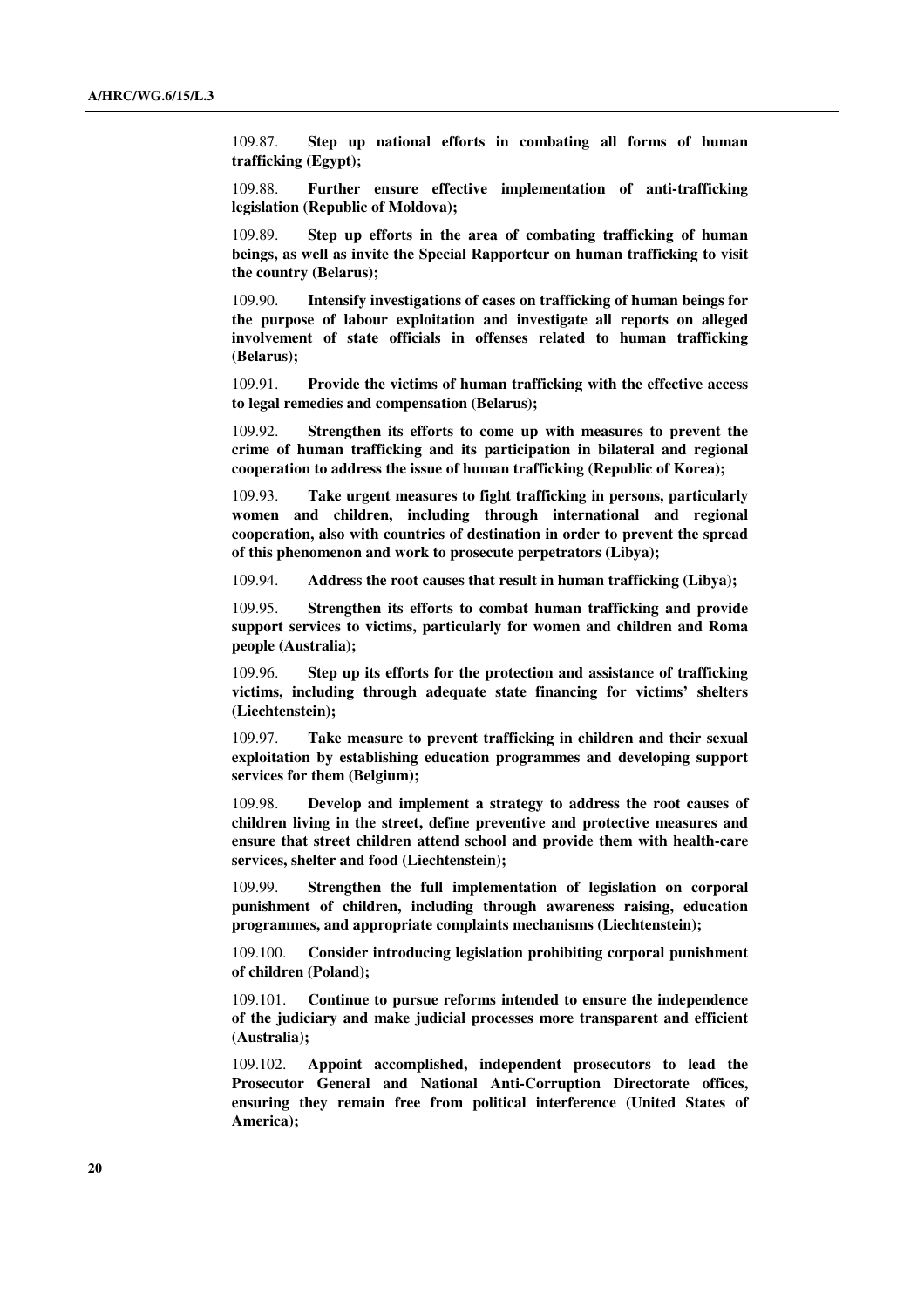109.103. **Modernize the infrastructure of the country's penitentiaries and improve social reintegration programs for detainees, particularly ethnic Roma (Spain);** 

109.104. **Intensify the support of the family as an institution (Holy See);** 

109.105. **Amend the Citizenship Law to ensure that all persons born in Romania obtain a nationality, otherwise they would be stateless, regardless of the status of the parents (Mexico);** 

109.106. **Take action to facilitate a prompt and consensual solution to the issue of the restitution to religion institutions of worship places confiscated under the communist regime, as a way of assuring the full enjoyment of the freedom of religion in the country (Italy );** 

109.107. **Continue its policy to establish an environment for constructive dialogue and trust between the different religions in the country (Morocco);** 

109.108. **Continue its efforts in eradicating poverty, with a focus to addressing the issue of inadequate housing affecting minority groups in the country (Malaysia);** 

109.109. **Actively support the promotion and universal implementation of the human right to safe drinking water and sanitation in accordance with the recommendations made by the Human Rights Council in its various resolutions on this issue (Spain);** 

109.110. **Increase the annual budget allocations for health section in order to provide for quality healthcare as well as adequate education, training and salaries for medical and paramedical staff (Iran (Islamic Republic of));** 

109.111. **Adopt a national strategy on sexual and reproductive health and rights (Netherlands);** 

109.112. **Provide comprehensive and age-appropriate sexuality education, including on prevention of unwanted pregnancies (Slovenia);** 

109.113. **Implement comprehensive awareness raising strategies for hospital staff, administrators and other health professionals regarding their responsibilities to register births and facilitate the issuance of birth certificates, without any delay (Uruguay);** 

109.114. **Intensify efforts to address the underlying causes of mortality and malnutrition among children in the first years of life, including aspects related to the lack of access to health care services, poverty and the low level of education among Roma families and families living in rural areas. Also strengthen prenatal and postnatal services, implementing additional programs on maternal breastfeeding and hygiene for the development and survival in early childhood (Uruguay):** 

109.115. **Ensure that all children complete their 10- year compulsory education by taking concrete action to address reasons behind school nonattendance and by providing effective sanctions for those who obstruct children from attending schools (Czech Republic);** 

109.116. **Continue to fully implement the 2011 National Education Law and provide training for a sufficient number of teachers for education in or of minority languages (Hungary);**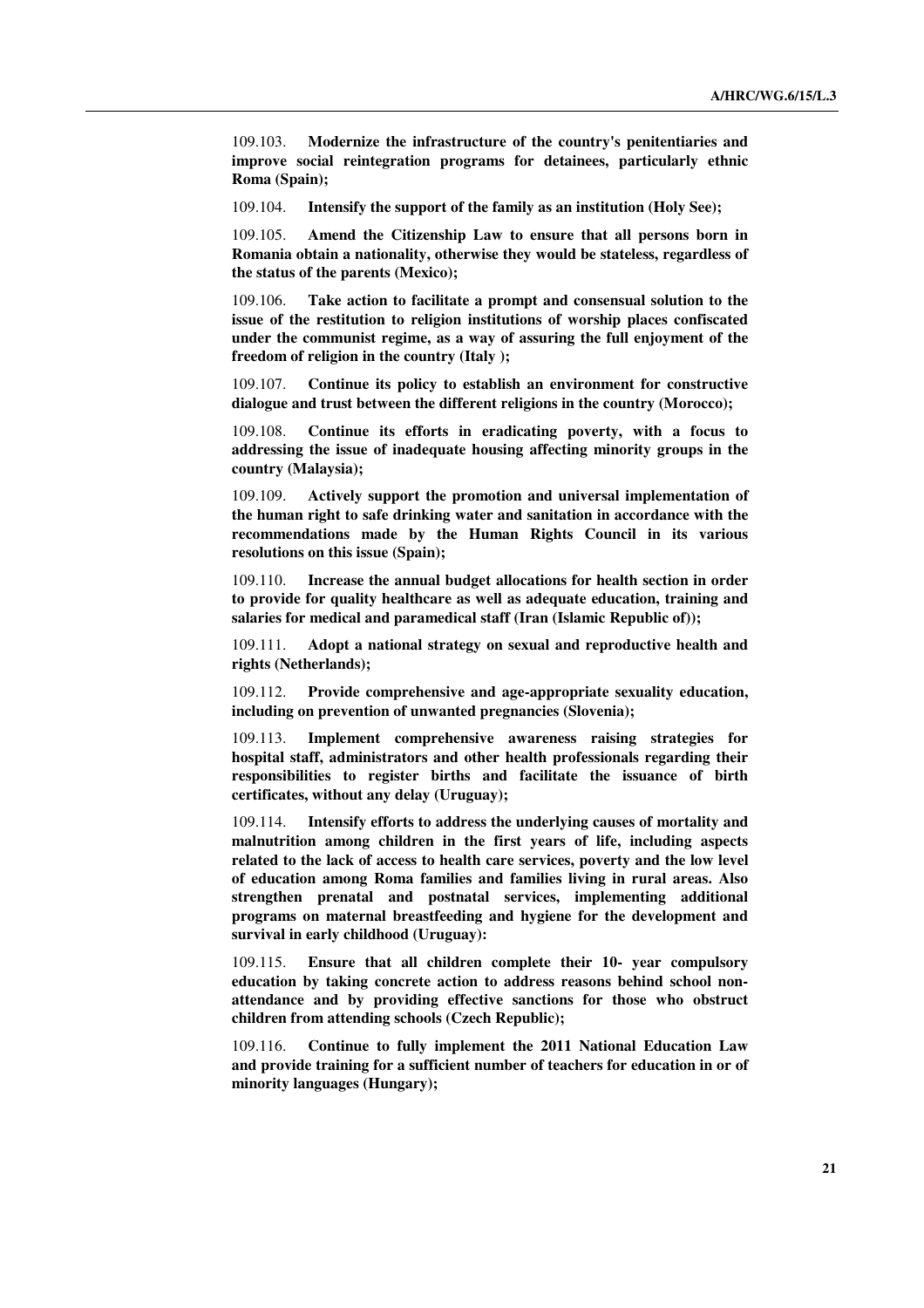109.117. **Allocate adequate financial resources for education in the State Budget as provided for by the Law on Education 2011 (Timor-Leste);** 

109.118. **Establish appropriate policies in order to make the right to education for all a priority (Burundi);** 

109.119. **Take effective measures to remove the obstacles for vulnerable children to accede to quality education (Italy);** 

109.120. **Continue making efforts to realize the right to education of children, particularly those from remote rural areas (Peru);** 

109.121. **Continue its policy to ensure equality in the area of education, and particularly targeting Roma children (Indonesia);** 

109.122. **Continue its efforts related to human rights education and training as it represents a major gateway onto overcoming many long term difficulties (Lebanon);** 

109.123. **Continue its efforts with a view to the effective implementation of the provisions of the United Nations Declaration on Human Rights Education and Training (Morocco);** 

109.124. **Introduce the principle of anti-discrimination into school curricula and teaching practices at all levels of its education system (Cyprus);** 

109.125. **Facilitate the greater integration and participation in society of people with disabilities and, in particular, implement a more expansive sheltered housing strategy with measurable targets that will achieve a substantial reduction in the number of people with disabilities currently in institutional care (Ireland);** 

109.126. **Intensify efforts in the promotion of the rights of persons with disabilities (Greece);** 

109.127. **Strengthen the different measures aiming at respecting rights of persons with disabilities, particularly boys and girls (Argentina);** 

109.128. **Increase efforts to ensure the inclusion of children with disabilities in society, with special emphasis on access to education (Mexico);** 

109.129. **Take necessary measures to the effective implementation of the United Nations Convention on the Rights of Persons with Disabilities, with due regard to the disabled children experiencing discrimination in accessing mainstream education (Iran (Islamic Republic of));** 

109.130. **Enact legislation to ensure the unhindered participation of persons with disabilities in the education system and in the labour market (Austria);** 

109.131. **Ensure unhindered access of children with disabilities to quality and inclusive education (Slovakia);** 

109.132. **Continue to empower the Roma minority and provide them with a greater role in society (Kuwait);** 

109.133. **Continue the efforts to implement the Strategy of the Government of Romania for the inclusion of the Romanian citizens belonging to the Roma minority for the period 2012-2020 (Algeria);** 

109.134. **Set measurable objectives and allocate the necessary resources to ensure the effective implementation of the national Roma integration**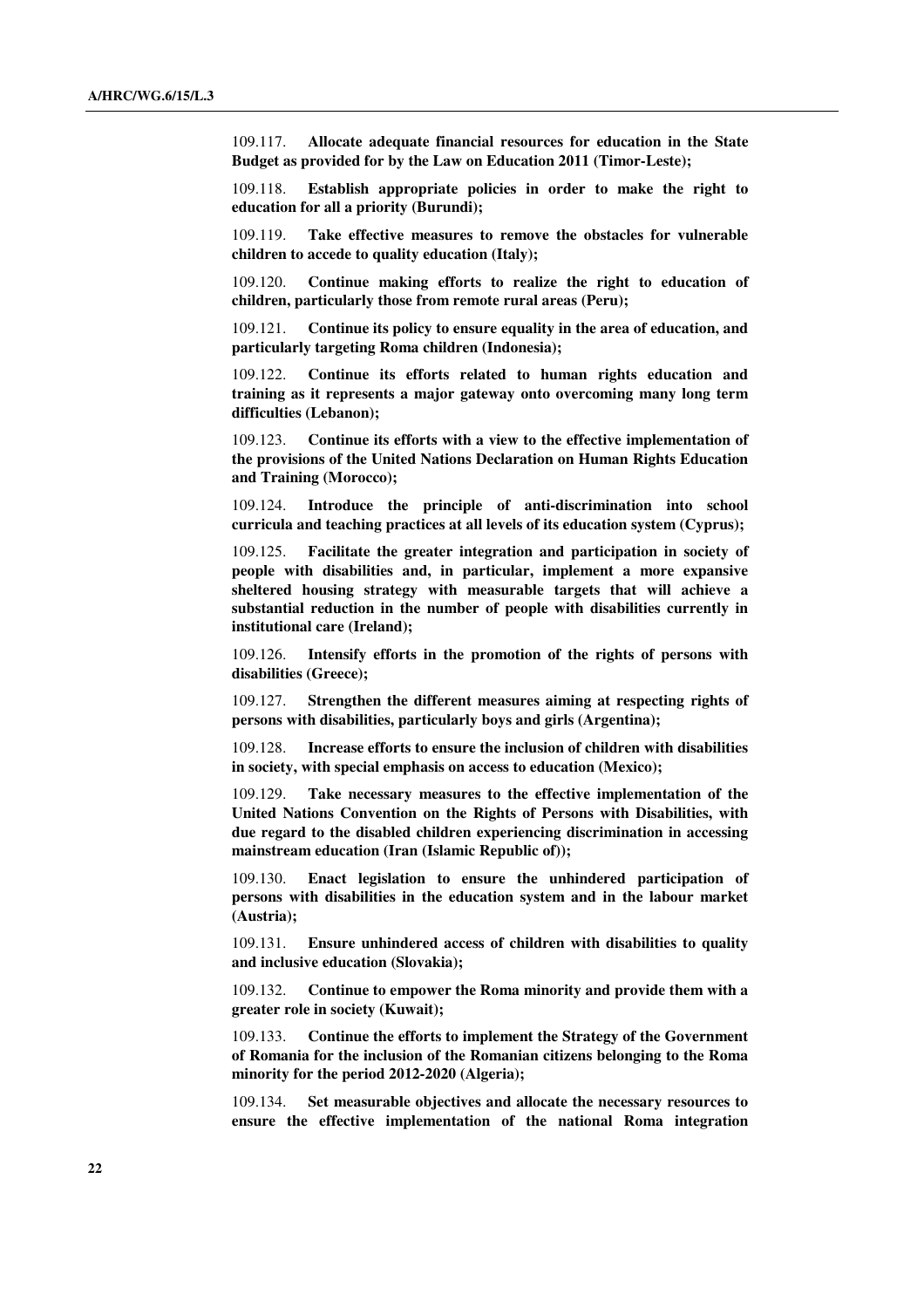**strategy, including with respect to existing initiatives in the various regions aimed at preventing the segregation of Roma children in schools (Canada);** 

109.135. **Ensure that its National Strategy for Roma Integration is implemented in full to enable the Roma community to better integrate into society, giving them greater access to public amenities, healthcare and public housing (United Kingdom OF Great Britain and Northern Ireland);** 

109.136. **Effectively implement the Strategy for the inclusion of the Romanian citizens belonging to the Roma minority for the period 2012-2020 and make further efforts in guaranteeing the rights of the Roma in education, employment, housing and cultural fields (China);** 

109.137. **Implement the government's National Roma Strategy with appropriate funding to improve education, housing and employment opportunities for Roma citizens (United States of America);** 

109.138. **Ensure adequate financial resources, both from the national budget as well as through regional and international cooperation, for the implementation of the Strategy for the Inclusion of Romanian Belonging to Roma Minority (Timor-Leste);** 

109.139 **Maintain and intensify its positive engagement towards the full inclusion of Roma people (Rwanda);** 

109.140. **Continue pursuing sensitized policies designed for the integration and social inclusion of persons belonging to Romania's Roma community (Slovakia);** 

109.141. **Adopt additional measures for the protection of Roma. Provide Roma with conditions to receive full education and to have access to labour market and health services. Identify and suppress cases of discrimination against Roma, and their forced displacement and segregation. Make efforts to decrease the high level of intolerance towards Roma in the Romanian society (Russian Federation);** 

109.142. **Take special measures to guarantee Roma children equal access to inclusive quality education and ensure full participation of the Roma themselves in these efforts (Finland);** 

109.143. **Intensify its efforts to increase school attendance of the Roma children and to effectively implement the national strategy by correlating it with specific programs and by strengthening the implementation structures for the Roma at local level (Sweden);** 

109.144. **Implement an expanded social and voluntary housing programme for Roma families, and in this regard, enhance collaboration with civil society and full participation of all relevant stakeholders (Ireland);** 

109.145. **Continue to take measures aiming at improving the situation of its citizens of the Roma origin and continue to improve the framework of combating discrimination against them (Iraq);** 

109.146. **Continue conducting more awareness and sensitizations programmes regarding minority groups with the aim to changing the stereotype and negative perception of these groups in the long run (Malaysia);** 

109.147. **Establish effective ways that all migrant workers and their families could lodge complaints for violation of their rights without fear of reprisal (Mexico);**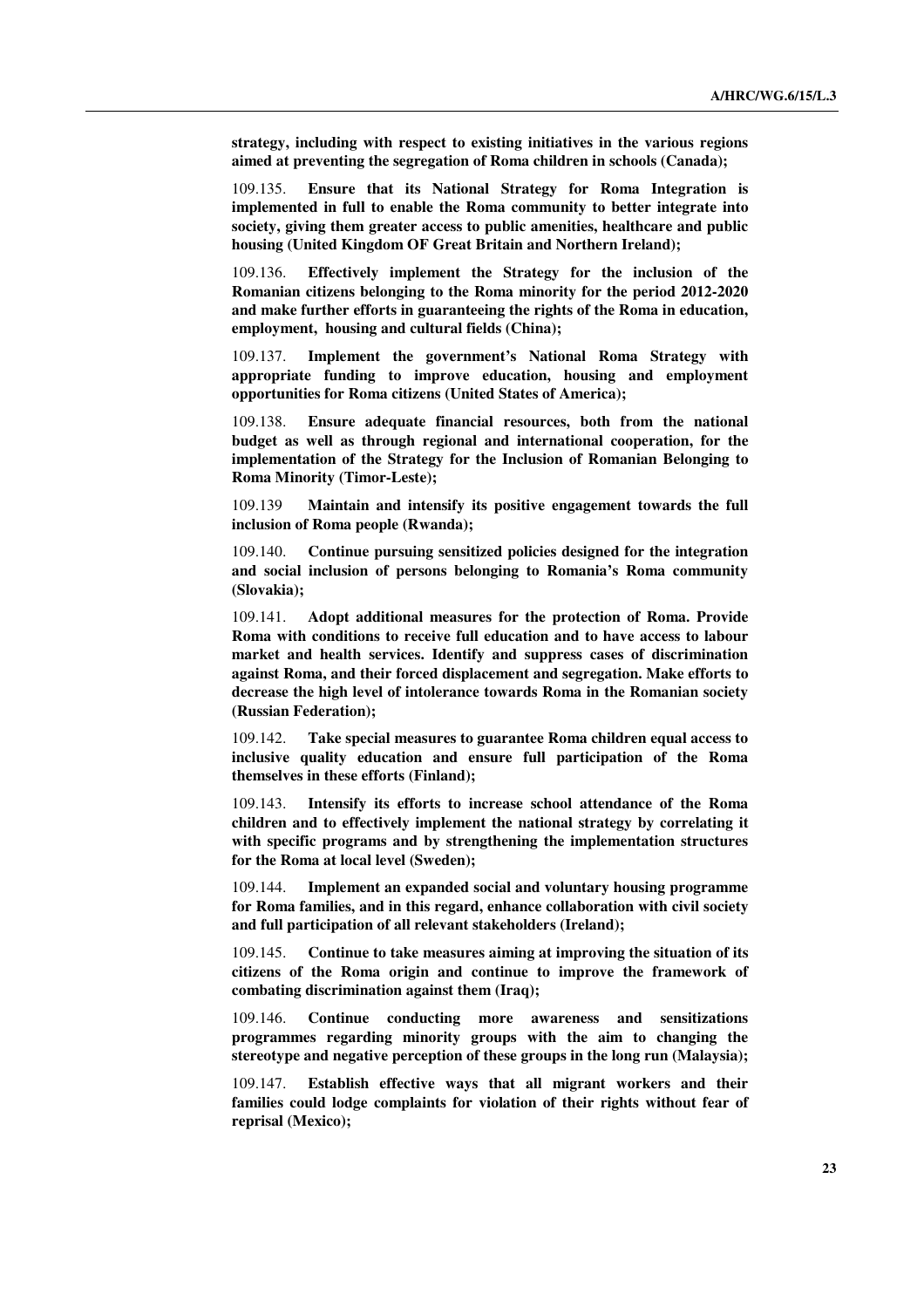109.148. **Continue efforts to protect all migrant workers and their families, ensuring that abusive employers are held accountable and brought to justice (Sri Lanka);** 

109.149. **Consider amending the Citizenship Law to include safeguards against statelessness, providing that children born in the Romanian territory, who would otherwise be stateless, acquire Romanian nationality (Slovakia);** 

109.150. **Further strengthen measures to ensure rights of migrants (Bangladesh);** 

109.151. **Accelerate the resolution of pending property cases by adopting the relevant new legislative framework (Hungary);** 

109.152. **Accelerate its efforts to combat corruption in the country including through the effective implementation of the new National Anticorruption Strategy 2012-2015 (Indonesia);** 

109.153. **Combat corruption; ensure the independence of the judiciary. Take steps to increase the effectiveness of the judiciary and prosecutor's office, and the level of professionalism of their staff (Russian Federation);** 

109.154. **Through the national strategy against corruption 2012-2015, take the measures necessary to ensure the implementation of the recommendations relating the cooperation and verification mechanism (CVM) issued by the European Commission, and including continuing efforts to prevent and combat corruption in the political and judicial sectors (Canada);** 

109.155. **Conduct an independent, impartial, thorough and effective investigation into cooperation with the American authorities regarding illegal renditions and secret prisons in the context of the fight against terrorism (Switzerland);** 

109.156. **Investigate and publish the findings on the State's participation in the rendition and secret detention programmes of CIA, in particularly, on the presumed existence of secret detention centres on the national territory (France);** 

109.157. **Conduct, jointly with Special Procedures of the Human Rights Council, comprehensive and transparent investigations regarding information/reports on participation of the Romanian authorities in CIA secret programs of arbitrary detention and secret transfers of suspects (Belarus);** 

110. **All conclusions and/or recommendations contained in the present report reflect the position of the submitting State(s) and/or the State under review. They should not be construed as endorsed by the Working Group as a whole.**